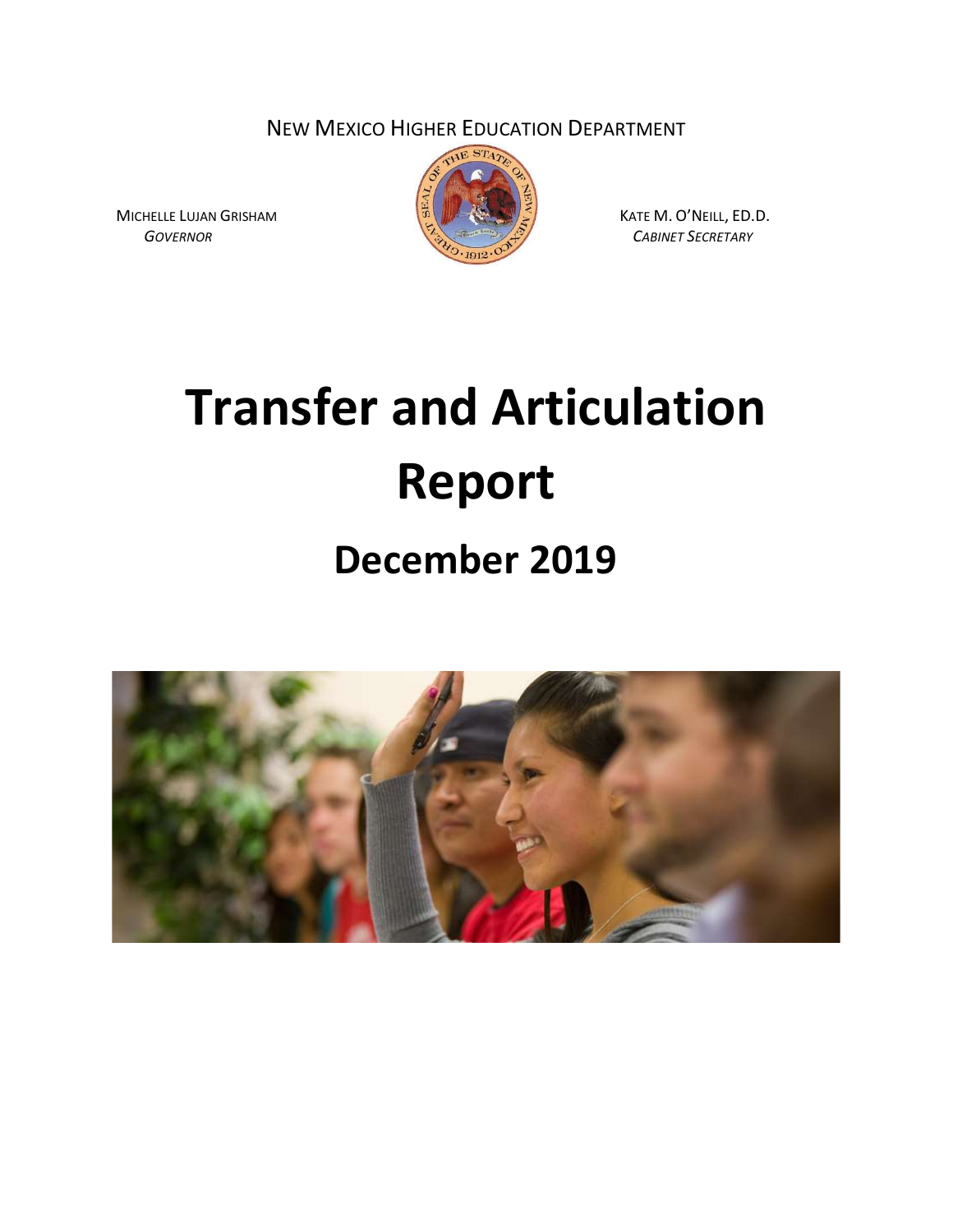# NEW MEXICO HIGHER EDUCATION DEPARTMENT



MICHELLE LUJAN GRISHAM  $\sqrt[n]{\sqrt[n]{\sqrt[n]{\mathbb{R}}}}$  KATE M. O'NEILL, ED.D

Dear Higher Education Leaders,

I am pleased to present this year's Transfer and Articulation Report. NMHED requested each public higher education institution (HEI) to provide qualitative data describing their transfer and articulation processes and programs.

The HEIs provided narrative responses, as applicable, to a series of open-ended questions focusing on their transfer and articulation process, integration of transfer students into the HEI, and whether or not students have filed complaints regarding articulation or transfer credit. Their responses show that overall New Mexico HEIs are very committed to transfer student success and they provide programs designed to help their transition and to help ensure their success.

NMHED looks forward to working together with all Higher Education Institutions throughout the state to support and improve transfer and articulation for our communities, our workforce, and our state. Thanks for all you do to serve and educate our students.

Sincerely,

Kate O'Neill, Ed.D. Cabinet Secretary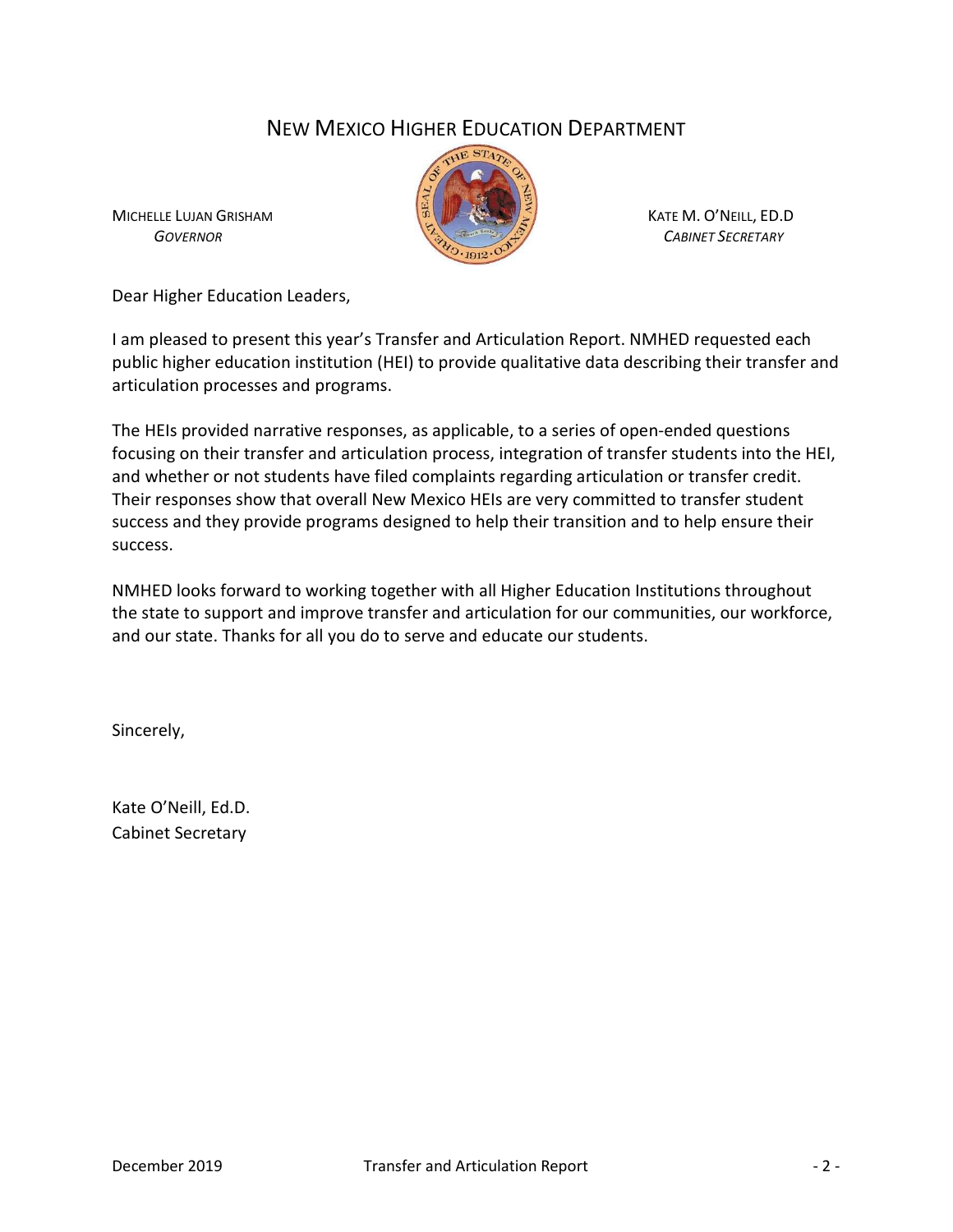# Introduction

The New Mexico Higher Education Department (NMHED), in compliance with NM Stat § 21-1B-6. Reporting, distributed a survey to all New Mexico Higher Education Institutions on August 26, 2019. NMHED requested institutions provide quantitative data on the number of transfer students and qualitative data describing their transfer and articulation processes and programs. The methodology proposed by NMHED to collect the quantitative data was new to institutions and several reported that it would create an undue burden. The institutions proposed establishing a committee, composed of representatives from NMHED and the Higher Education Institutions (HEIs), to develop a consistent and uniform method for the HEIs to report transfer data to the NMHED. The NMHED will establish this committee after the upcoming Legislative Session with the hope of being able to report accurate quantitative data next year.

The HEIs, however, did provide narrative responses, as applicable, to a series of open-ended questions focusing on their transfer and articulation process, integration of transfer students into the HEI, and whether or not students have filed complaints regarding articulation or transfer credit. Many, but not all, Higher Education Institutions have formal policies that enable a transfer student to challenge the number and type of credits they are able to transfer to their new institution. Additionally, some, but not all, institutions provide additional services to track their incoming transfer students. Many institutions indicated that delays in receiving transcripts from the previous institution delays and hinders accurate advising of transfer students prior to their first enrollment.

The following pages of this report list each open-ended question and the responses provided by the institutions. The questions institutions were asked to respond to were:

- Please provide, by race/ethnicity and gender, a list of student complaints regarding articulation or transfer credit. Please include the HEI from which the student is transferring, the nature of the complaint, including specific courses identified in the student's complaint, and your institution's rationale for denial. If the student appealed the transfer credit denial, please provide your institution's response to the student's appeal.
- Has your institution established any institutionally specific meta-majors and transfer modules? Please list. Additionally, please identify which of these are currently available to students?
- How does your institution track in-coming transfer students? Does your institution track students transferring to other campuses? If so, how?
- What are the most challenging aspects of the transfer process that your in-coming transfer students encounter? What policies and programs have you implemented to facilitate their transition and meet the challenges unique to transfer students?
- What resources or services does your institution provide focused primarily or exclusively on incoming transfer students? Are faculty provide any information identifying a student as an in-coming transfer student?
- Based on your experience, how good of a job does your institution do at fostering the success of incoming transfer students? Which programs or approaches work the best and which programs or approaches is your institution seeking to improve.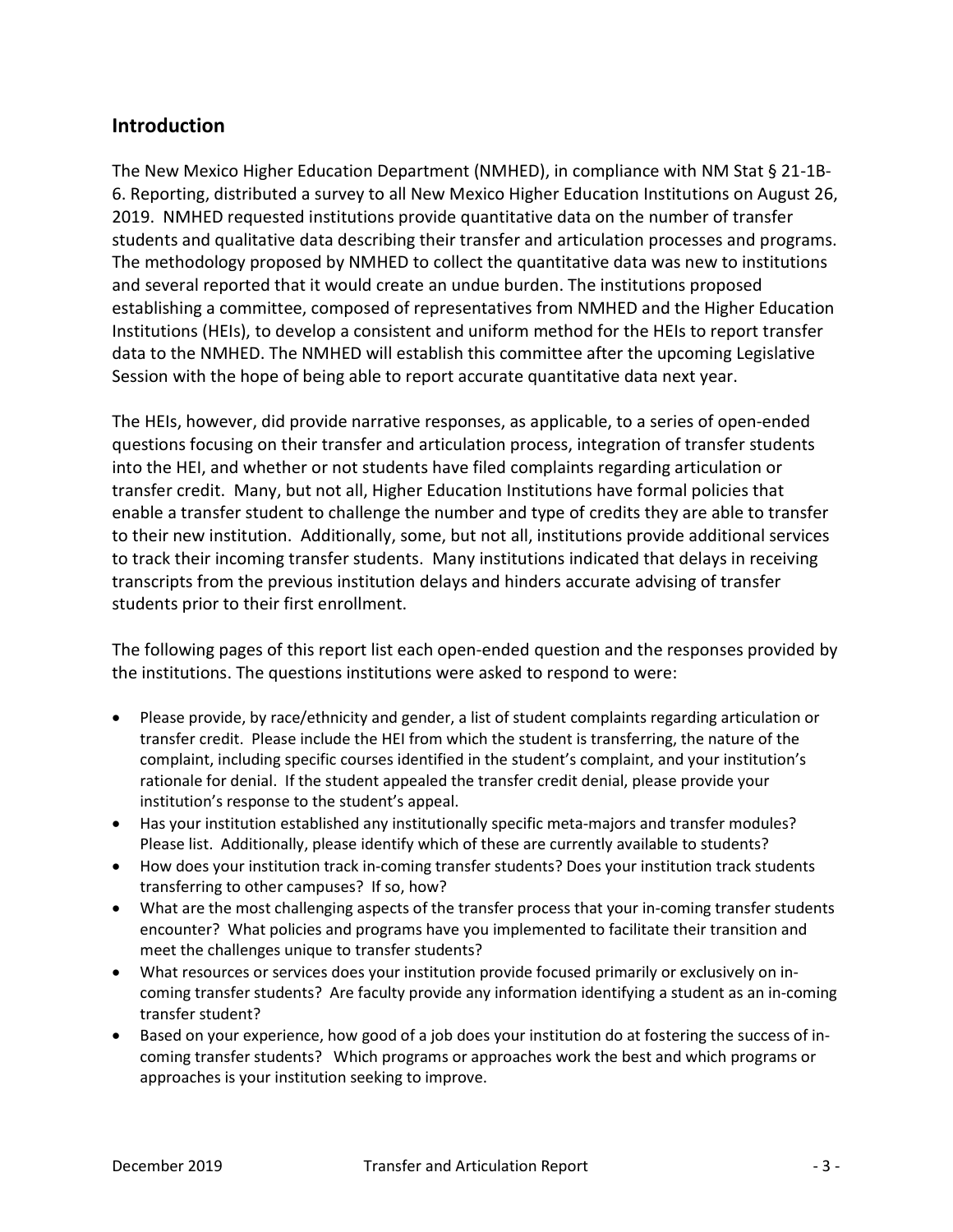Please provide, by race/ethnicity and gender, a list of student complaints regarding articulation or transfer credit. Please include the HEI from which the student is transferring, the nature of the complaint, including specific courses identified in the student's complaint, and your institution's rationale for denial. If the student appealed the transfer credit denial, please provide your institution's response to the student's appeal.

New Mexico Tech indicated that they have not received any transfer and articulation complaints within the past two years. Transfer credit at New Mexico Tech is processed on a course-by-course basis. Students unsatisfied with transfer credit are encouraged to first meet with the specific Department Chair. Students may file a formal complaint as outlined in the New Mexico Tech Course Catalog section: Complaint Procedure for Transfer Students

The New Mexico State University (Main and Branch campuses) have not had any students complain to the Office of the Provost or the Registrar's office about transfer credits. These questions are resolved at the academic department or college level. For example, the only complaint the Dean of Students received about transfer courses came from an out-of-state student (Hispanic Male) majoring in Biology transferring from El Paso Community College. His complaint was not about the courses per se but about the timing of the evaluation.

It is very typical for transfer credit evaluation at New Mexico State University to have several steps. The process begins with an initial review in the Office of Student Records. This review incorporates all standing articulation agreements, state transfer matrix, and agreements with out-of-state institutions such as El Paso Community College. All transfer courses show on the student's record, however not all meet the degree requirements for a particular major, and is common when students have changed majors during their academic career.

After the initial review, if a student believes a particular course should count toward the New Mexico State University degree, they can request a department or college review. For this review the student provides a course description and/or syllabus for the unit to evaluate. Our advising center encourages students to take this step with courses that are transferred in as general electives. Advisors are also trained to look for opportunities for students to utilize transfer credits in the most strategic way possible and routinely review coursework for general education applicability. This is why they require first semester transfer students to meet with an advisor so the advisor can determine if another review is needed.

The New Mexico State University system community colleges have not had any student complaints regarding transfer credit. Only New Mexico State University Carlsbad has had to address anecdotal evidence. In these cases, concerns were addressed but these were not complaints.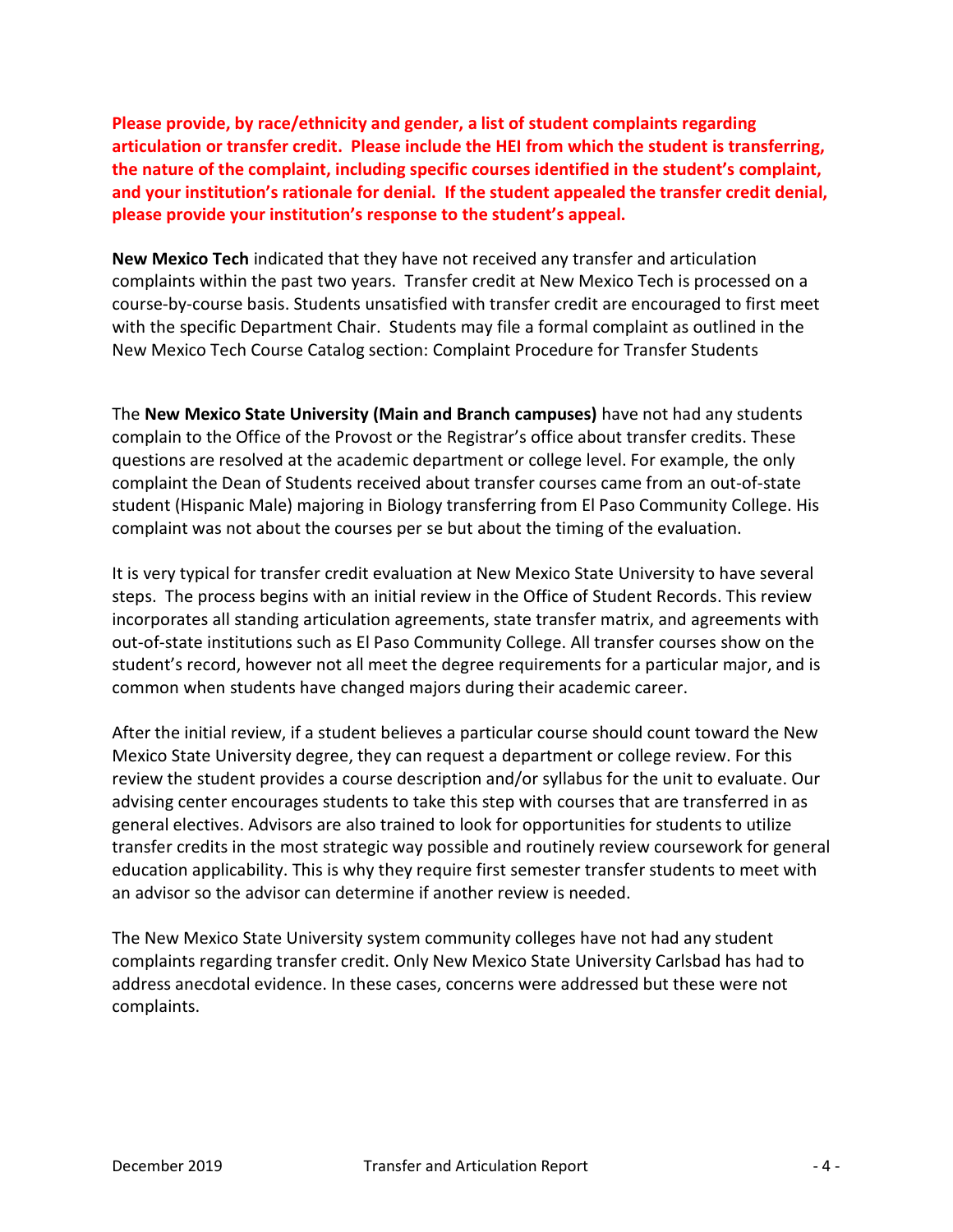The University of New Mexico (Main and Branch campuses) have no record of complaints regarding awarding transfer and articulation credit. The University of New Mexico provides guidelines for students to seek reconsideration of articulation or transfer credit awarded.

Eastern New Mexico University Main has not received any formal complaints, nor have their students expressed concerns regarding articulation or transfer credits.

Neither ENMU-Roswell nor ENMU-Ruidoso have had any formal complaints filed regarding transfer articulation.

New Mexico Highlands University accepts academic credits for transfer from institutions of higher education that are regionally accredited or are candidates for regional accreditation. Transfer students will receive full credit for coursework completed with an appropriate grade, provided the classes are appropriate to a degree at the university. The Office of the Registrar at New Mexico Highlands University responds to students who have questions regarding transferability of their coursework from other Higher Education Institutions. There is a Transfer of Credits Complaint Form available for students who have complaints. The Office of the Registrar has not received a formal complaint in the last 7 years.

Northern New Mexico College's documentation system currently does not show any complaints from transfer students.

Western New Mexico University did not identify a specific complaint filed by a student. They did indicate that students are unhappy that lower level courses from community colleges do not transfer in as upper level courses at Western New Mexico University.

Although Central New Mexico Community College takes complaints and appeals seriously and processes these requests each semester, they are not documented or recorded in a format where they can produce the outcomes of these requests in a report. Additionally, they are unable to identify and provide the race/ethnicity and gender of the students that request appeals or submit complaints regarding articulation.

Clovis Community College has not received any complaints from transfer students based on non-acceptance of transfer credit. All student appeals (with the exception of grade appeals) come through the Executive Vice President's office—there are no documented cases on file for this type of appeal.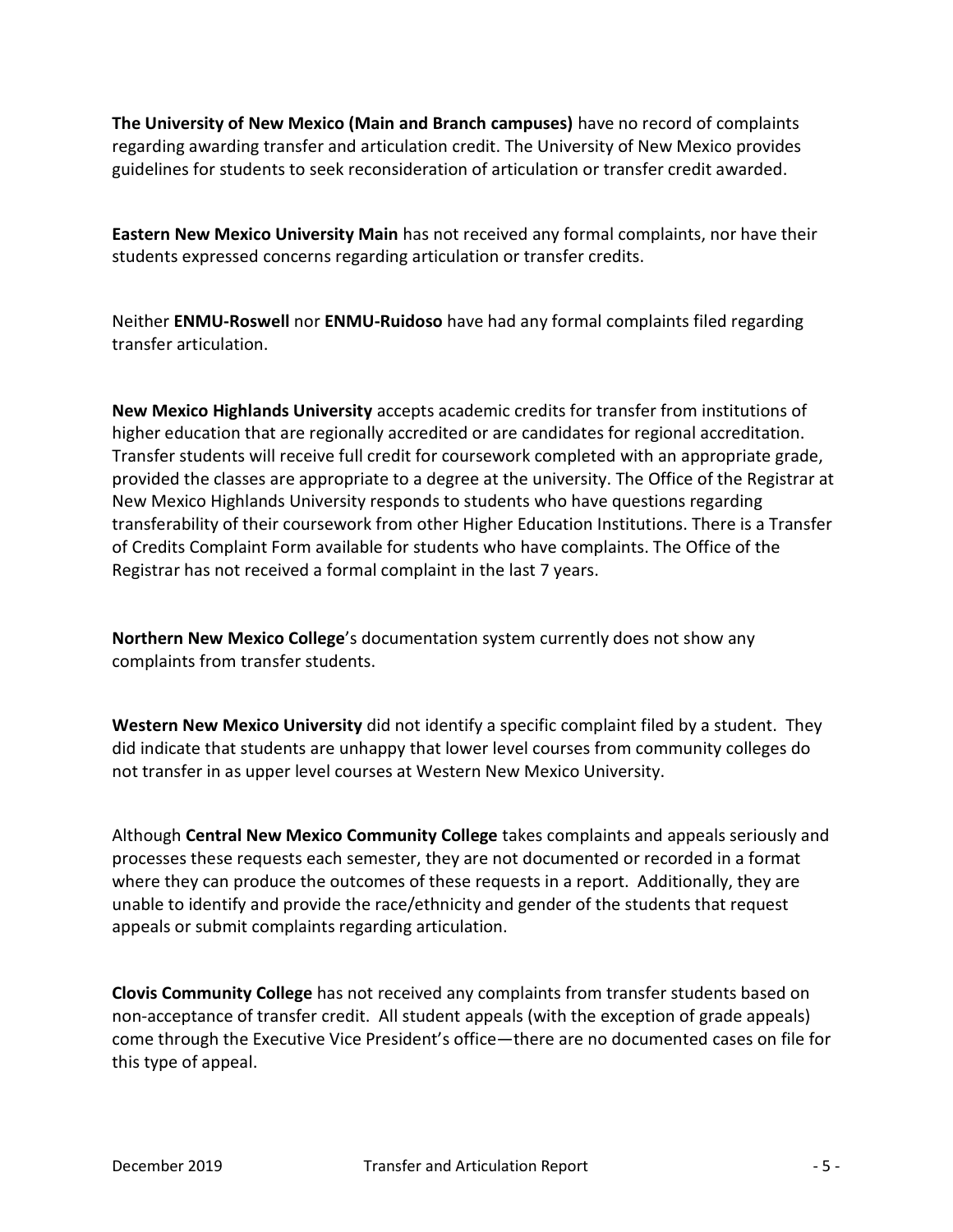In the last three years Luna Community College has not had any complaints to a student's transfer credit.

Mesalands Community College tries to accommodate all reasonable transfer requests.

New Mexico Junior College has received no specific complaints related to transfer of credit into the institution. Occasionally, students leaving NMJC have reported challenges in transferring specific courses to new institutions. In some cases, these issues have involved classes such as College Success, which is not a common course at other schools hence not always accepted. In other cases, the difficulties may have resulted from a misalignment of credit hours between the schools. They have evaluated these cases and have made some changes in their assignment of credit hours to better align with common practice. Overall, they have not encountered any specific issues.

New Mexico Military Institute indicated they have not received any complaints.

San Juan College had only one (informal) complaint last semester and the student's demographic information is not associated with the complaint. Students who question credit acceptance are generally referred to the appropriate dean with outcomes that tend to favor the student. There is an online appeal process, but use of it is rare. The only other issue they have is with credits that are "old" and this is primarily an IT issue that has to be resolved manually.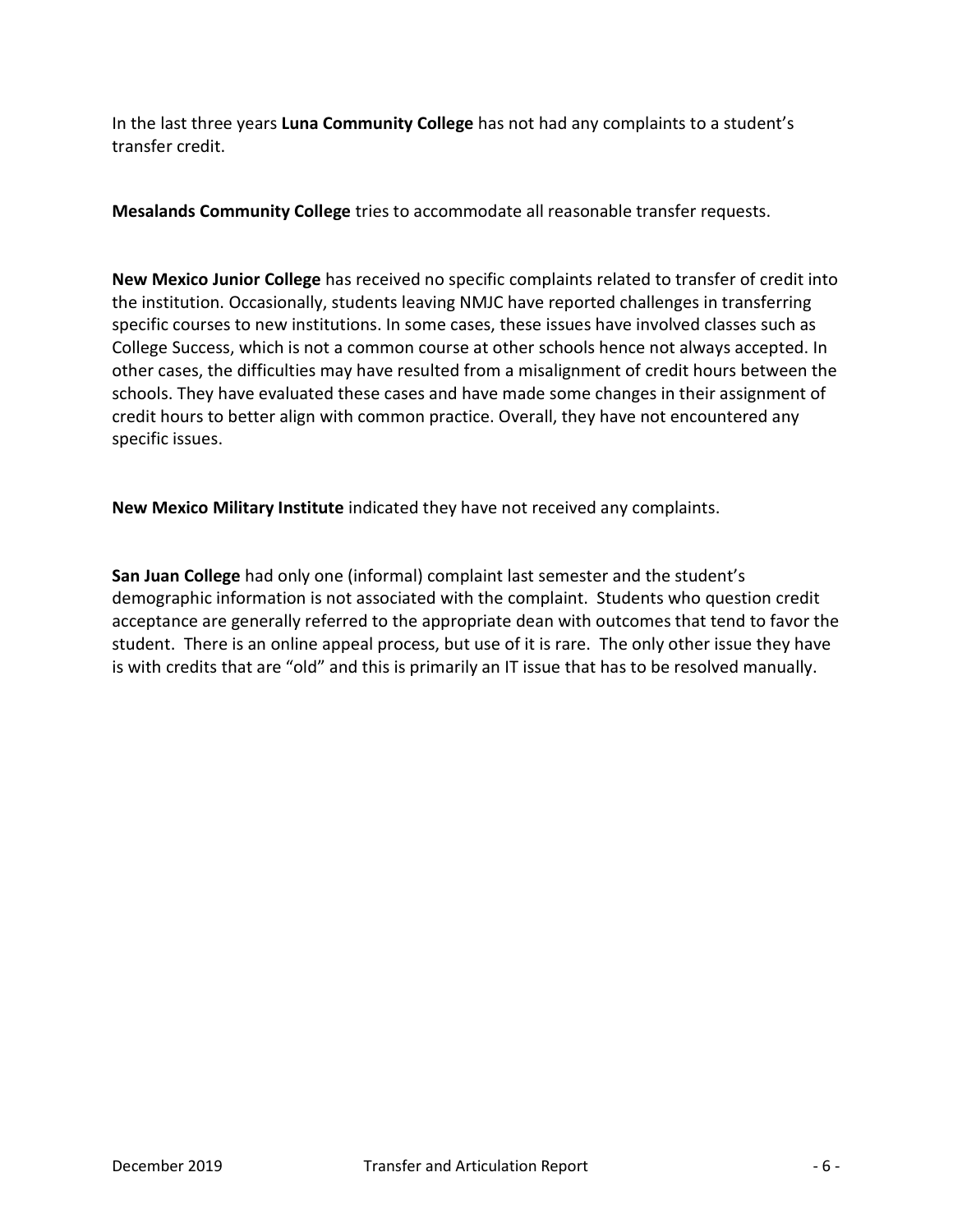# Has your institution established any institutionally specific meta-majors and transfer modules? Please list. Additionally, please identify which of these are currently available to students?

#### New Mexico State University has established meta-majors, see

https://explore.nmsu.edu/meta-majors/ for descriptions and a list. Their data suggest that meta-majors are not used extensively, however advisors are using them to help students find the best degree path.

Eastern New Mexico University has established a number of transfer partnerships with community colleges. The majority of these can be found at https://www.enmu.edu/academics/degrees-programs/transfer. However, because of the recent changes at the state level (Common Course Numbering and General Education) they are in the process of updating these transfer modules. In the coming academic year, updating and expanding transfer partnerships will be a priority.

Eastern New Mexico University established two-year advising modules for all programs approximately a decade ago, and these modules are updated with every catalog cycle. The modules were designed very similarly to the meta-major concept in that they focus on completion of the general education requirements first and include discipline-specific introductory courses that work across disciplines in a field. For example, advising modules for the science fields focus on major-related courses that work across the scientific disciplines (e.g. major-specific introductory Chemistry and Biology courses versus general education oriented science courses, math courses needed by all science majors, etc.). This has facilitated the ability of students to change majors within a field without "losing credits."

New Mexico Highlands University has not established any institutionally specific meta-majors but does have numerous Articulation Agreements with other New Mexico Colleges and Universities which include: Central New Mexico College, Luna Community College, Northern New Mexico College, San Juan College, Santa Fe Community College, UNM Gallup, and UNM Taos. In addition, New Mexico Highlands University has or has had Articulation Agreements with out of state institutions such as Trinidad State Community College, The College of the Desert, Oklahoma State Institute of Technology, Pueblo Community College, and Dine College. All current agreements can be found here:

https://www.nmhu.edu/office-of-the-registrar/articulationandtransferagreements/

Northern New Mexico College has not established meta-majors and the only transfer module is the General Education Core. However, they have articulation agreements for some programs with SFCC (BE Info Eng Tech, BAIS Psy, BBA Proj Mgt); SIPI (BE Info Eng Tech, BE Electromechanical Eng); ENMU-Ruidoso (BE Info Eng Tech).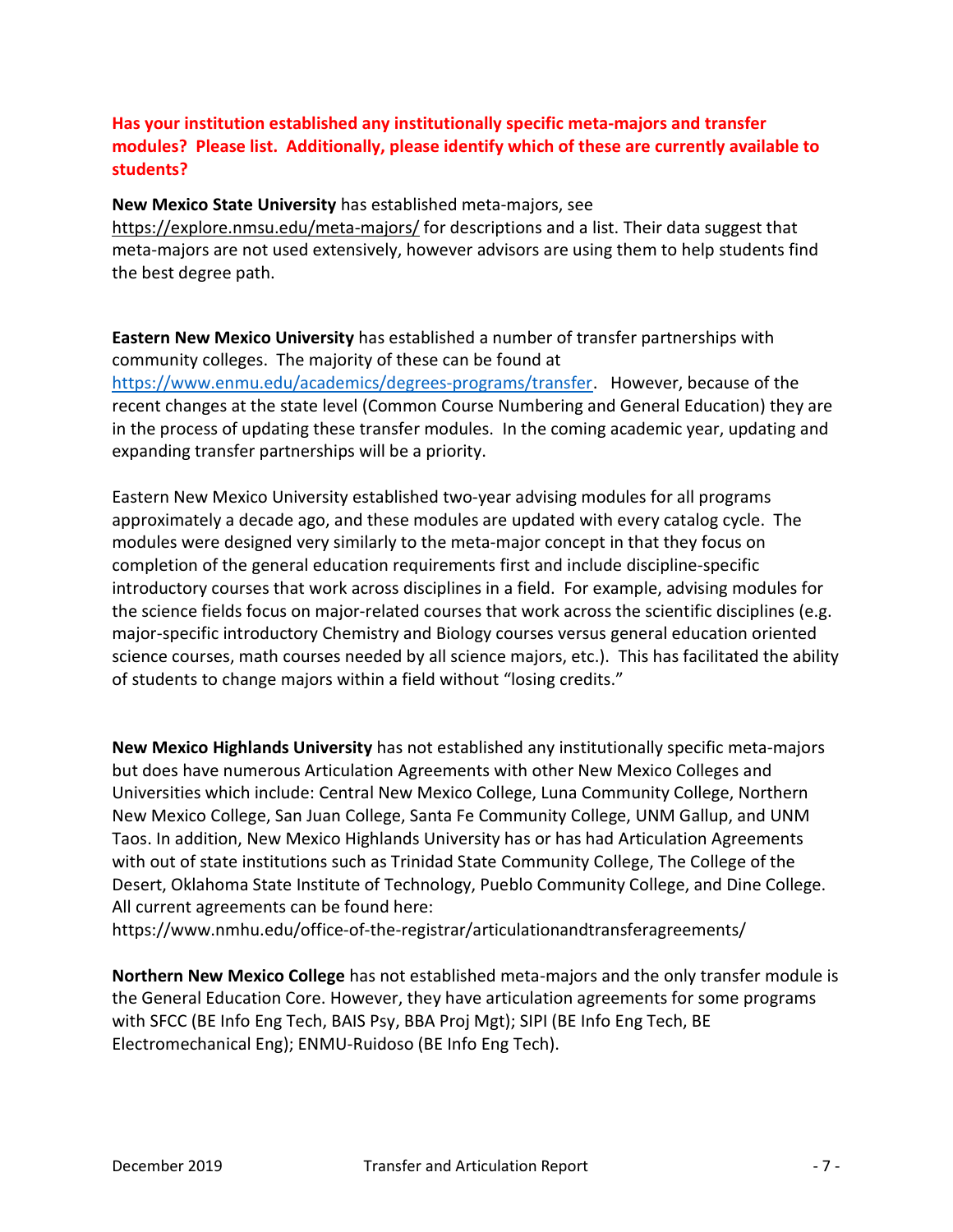Academic Affairs at Western New Mexico University started meta-major discussions but was informed that HED was working on identifying meta-majors. Western New Mexico University has articulation agreements with several community colleges—many of these are with Central New Mexico Community College. A master agreement provides general points of agreement. Individual program agreements indicating specific transfer relations are created from the master agreement. They are all currently available to students.

Central New Mexico Community College is in the process of revamping all their transfer pathway modules to align with Trifecta and university partner curricular adjustments. Prior to the Trifecta there was a transfer pathway that provided a seamless transfer opportunity for all AA, AS, and AAS degrees to at least one of the public universities in New Mexico. These partnerships and transfer pathways that provided curriculum that was aligned between the associate and bachelor's degrees at partnering universities. Specific programs that could serve as a model for seamless transfer and perfect alignment were Business, Criminology, Sociology, Human Services, and Psychology, to name a few. Central New Mexico Community College is revising each of these pathways for re-alignment, and anticipates they will be published before the end of the Fall 2019 semester.

Some of Central New Mexico Community College's courses are designed like a meta-major with the opportunity for students to take concentrations after completing a core block of courses. This is true in the BA and CIS AAS degrees. A complete list of transfer opportunities to and from the institution are available on our website. https://www.Central New Mexico Community College.edu/student-resources/transfer.

Clovis Community College has not established meta-majors or transfer modules at this point. Clovis Community College does offer the NMNEC Nursing curriculum which allows for transfer across the state. While not "transfer modules" in the exact form, the courses do transfer in a block.

The Luna Community College has not established any meta-majors. The institution does participate in transfer modules and articulation with the following programs/institutions:

- Western NM University BSN in Nursing
- New Mexico Nursing articulation
- New Mexico Business Consortium
- New Mexico Education articulation
- New Mexico Highlands University
	- o BA Human Performance and Sport
	- o BA Health
	- o BS Biology
	- o BS Chemistry
	- o BS Environmental Geology
	- o BS Forestry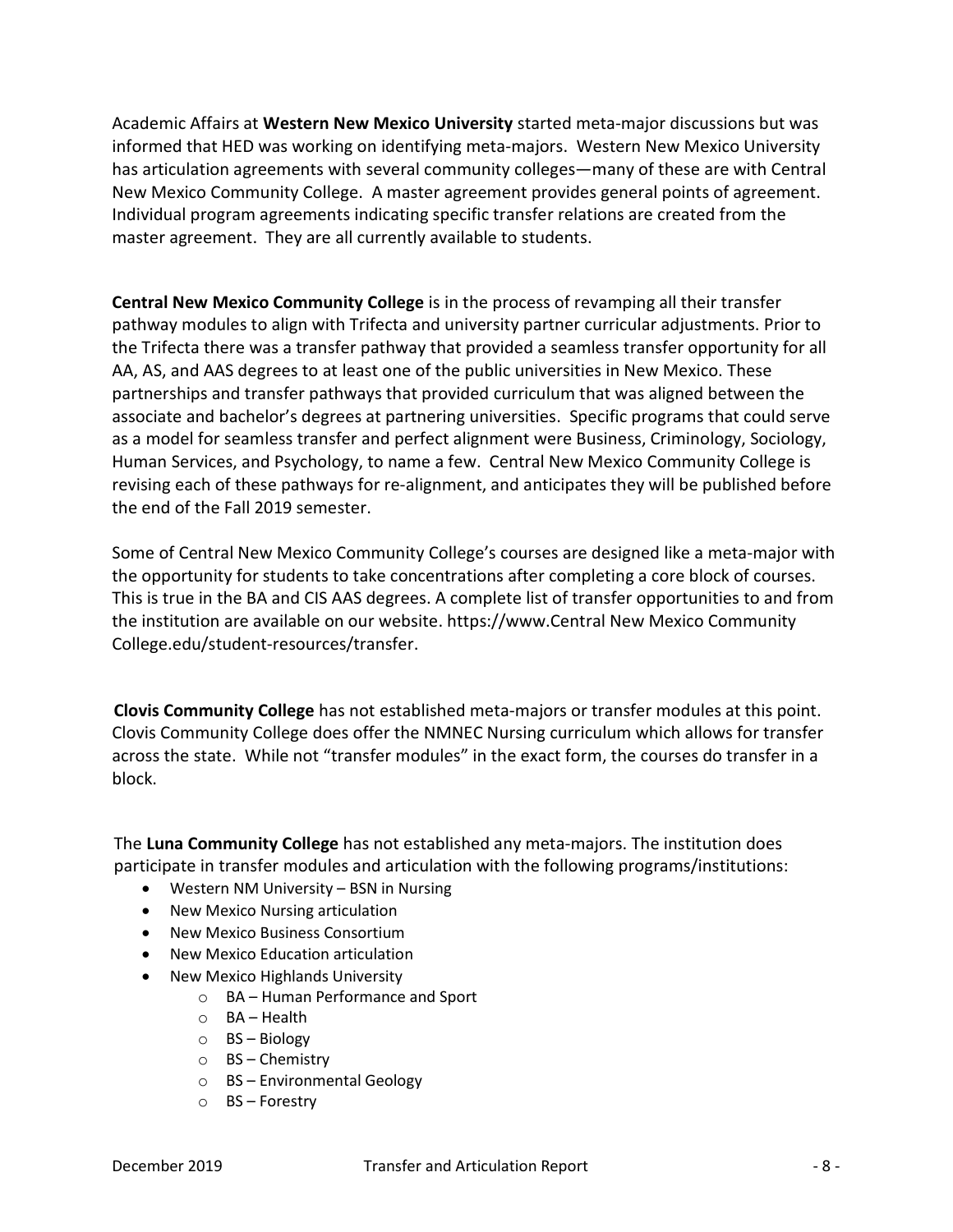- o BS Mathematics
- o BS Computer Science
- o BS General Science for Secondary Teachers
- o BA Conservation Management
- New Mexico State University
	- o Engineering Technology
- New Mexico Tech

#### Mesalands Community College has developed several meta-majors, including:

| AA                                   | AAS                           |
|--------------------------------------|-------------------------------|
| <b>General Business</b>              | Agri - Business               |
| Education -                          |                               |
| <b>Bilingual</b>                     | <b>Allied Health Sciences</b> |
| <b>Education - Early Childhood</b>   | <b>Animal Science</b>         |
| <b>Education - Elementary</b>        | <b>Building Trades</b>        |
|                                      | <b>Business</b>               |
| Education - Secondary                | Administration                |
| Fine Arts - New Media/Graphic Design | <b>Business Office Tech</b>   |
| Fine Arts - Three Dimensions         | Cowboy Arts                   |
| Fine Arts - Two Dimensions           | <b>Farrier Science</b>        |
| Human Services - Criminal Justice    | <b>General Studies</b>        |
| Human Services - Social              |                               |
| Work                                 | <b>Public Administration</b>  |
| Liberal Arts -                       | Wind Energy                   |
| Communications                       | Technology                    |
| Liberal Arts - University            |                               |
| <b>Studies</b>                       |                               |
| <b>Natural Sciences - Geology</b>    |                               |
| Natural Sciences -                   |                               |
| Paleontology                         |                               |
| Physical Science - Pre- Engineering  |                               |
| Pre- Medical Arts - Pre - Dentistry  |                               |
| Pre- Medical Arts - Pre - Medicine   |                               |
| Pre -Medical Arts - Pre - Veterinary |                               |

New Mexico Junior College is currently evaluating the concept of meta-majors as related to NMJC and potential transfer to other institutions. In their case, fewer than 20% of their students transfer to other schools. NMJC is a school of choice for local students and they are the end-point degree/certificate for over 80% of their students. This is not because students cannot go on to other schools. Rather, the majority of our students are place-bound and choose to add to their personal and professional credentials solely through NMJC offered classes and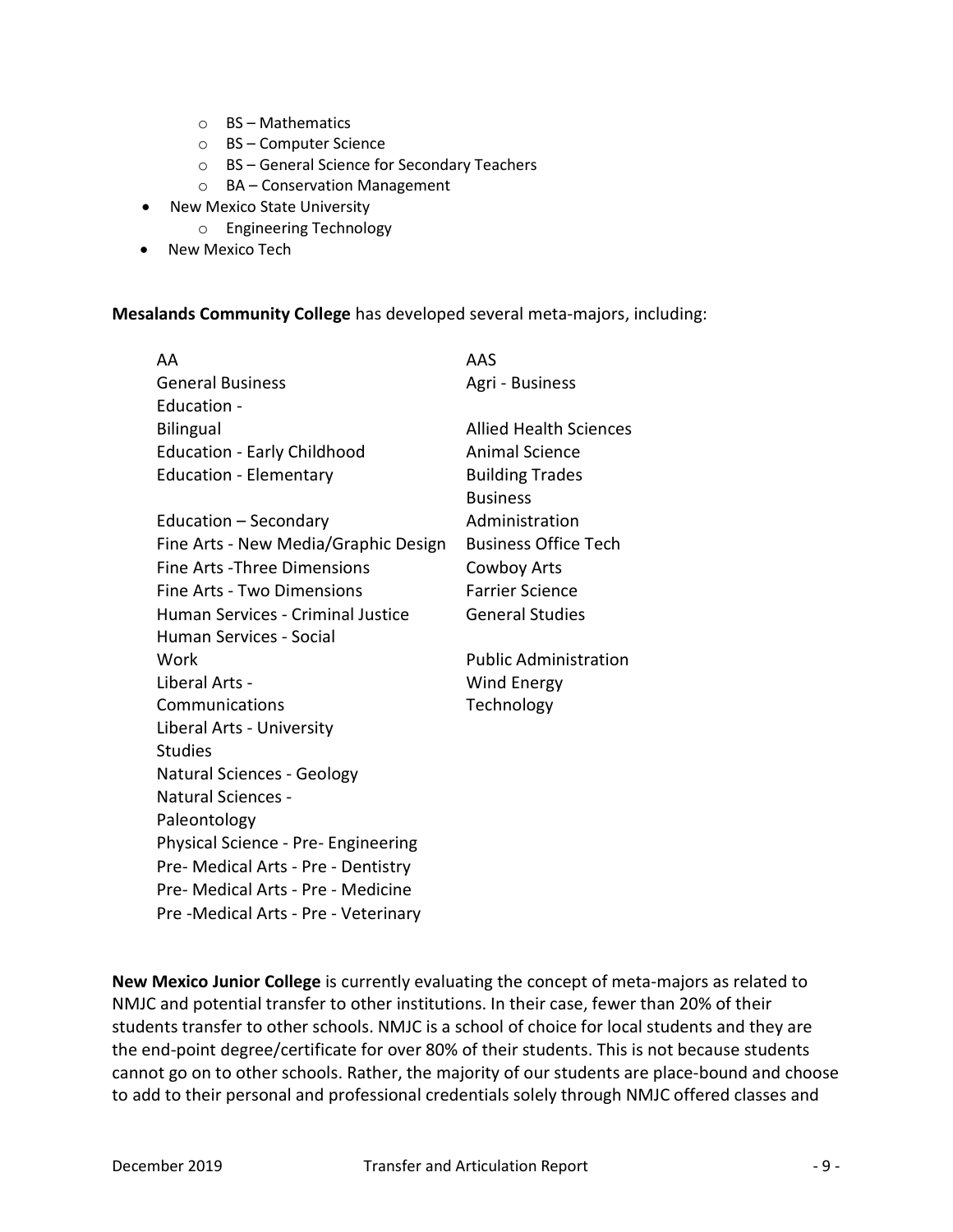programs. They are working with institutions in New Mexico and Texas to develop clear pathways for transfer for those students who wish to continue their studies.

New Mexico Military Institute has "concentrations" within their Associate in Arts and Associate in Science programs which are a group of five courses that gear student towards a major at a four-year school. Some of these concentrations are specifically designed to transfer to a fouryear school that has a 2+2 agreement NMMI. An example of this would be the Pre-Nursing program that has 2+2 agreements with Carson Newman College and the University of Akron.

Concentrations within the AA program include:

 Art Aviation Technical Management Business Administration Communications Criminal Justice English History Philosophy Political Science Social Science

Concentrations within the AS program include:

 Athletic Training Biological Sciences Computer Science Mathematics Physical Sciences Pre-Engineering

 Pre-Medicine/Dental/Veterinary Pre-Nursing

San Juan College is a participant in the AACC's Guided Pathways 2.0 project, and has established seven meta-majors, which they call Career Pathways. Most of these have a first semester sequence of courses that allow students to choose a Career Pathway and do further career exploration without committing to a specific program until their second semester. Their Career Pathways are:

- Arts, Communication, and Humanities
- **•** Business and Entrepreneurship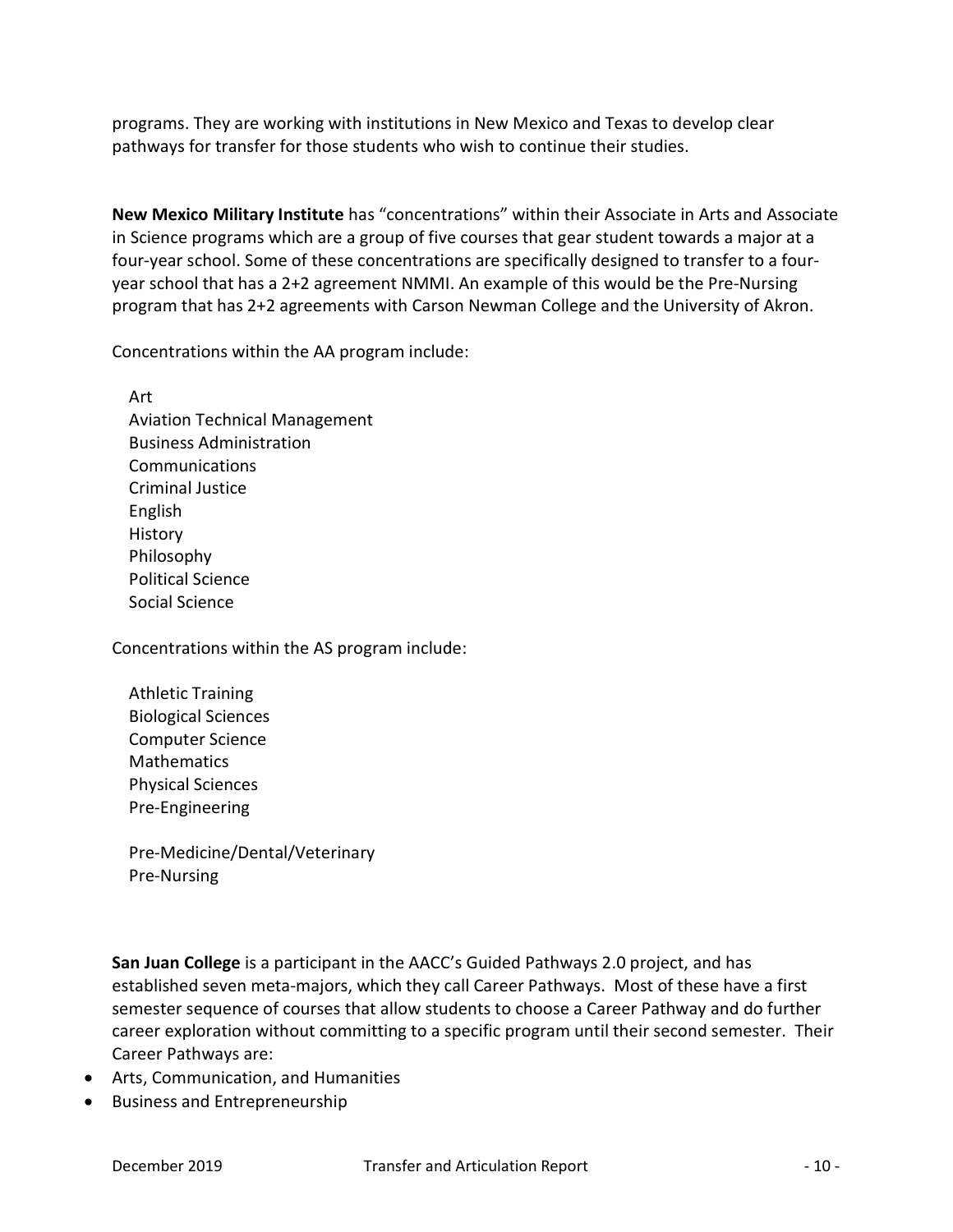- Computer Science, Information Technology, and Cybersecurity
- Education, Social Services, and Public Safety
- Energy, Manufacturing, and Transportation
- Health Sciences
- Science, Math, and Engineering

The Santa Fe Community College Curriculum Committee has discussed the following metamajors and will be marketing them to students in the spring of 2020 when the degree and certificate sequences, which are another major part of their pathways project, are completed:

Health and Sciences (2 pathways AAS and Certificate) -approved 2/20/19 Business -approved 4/17/19 Sciences and Engineering -approved 2/6/19 Arts and Communication-discussed in Curriculum Committee spring 19 Social Science and Professional Studies-- discussed in Curriculum Committee spring 19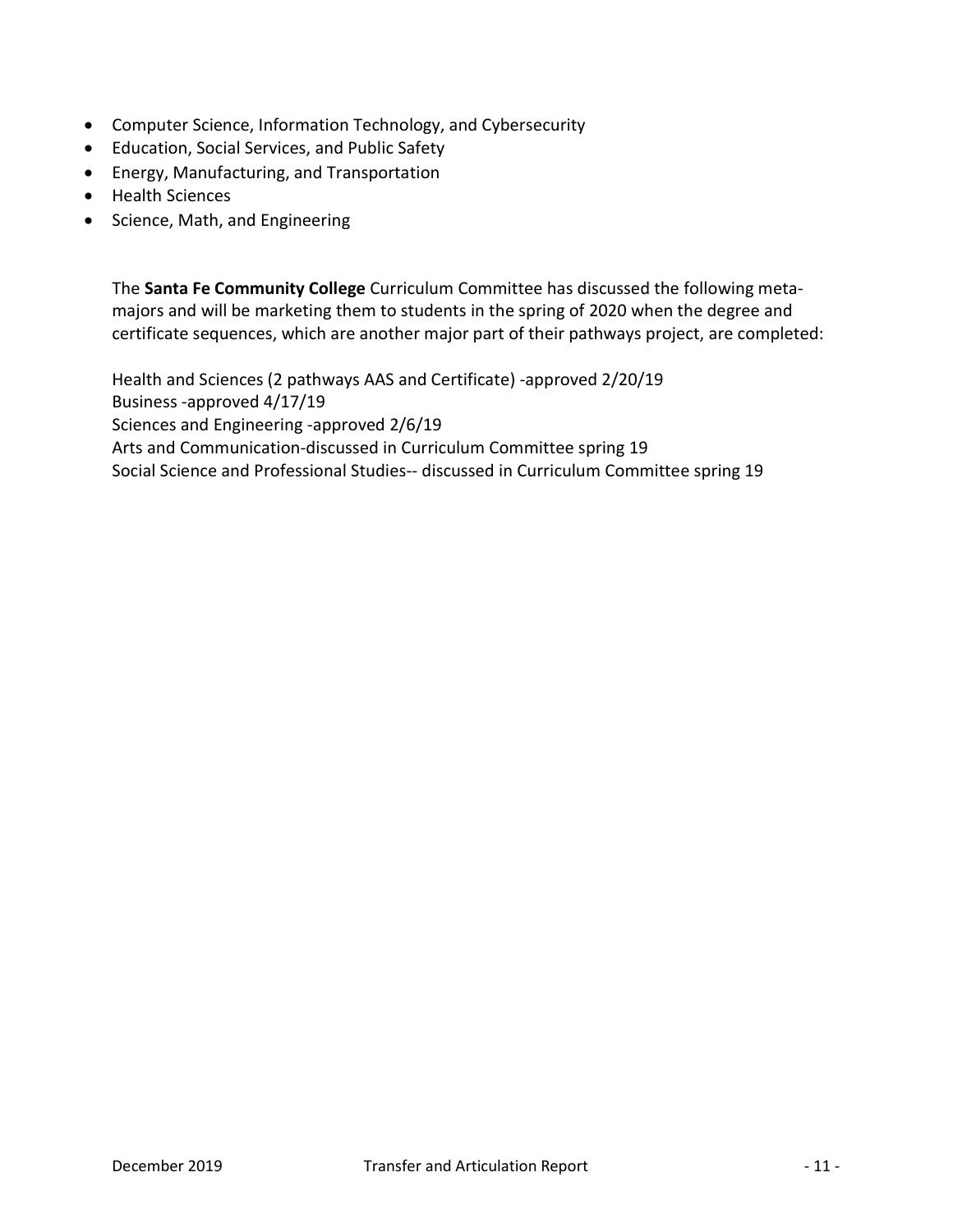### How does your institution track in-coming transfer students? Does your institution track students transferring to other campuses? If so, how?

The New Mexico Tech, Office of Institutional Research, can track the previous institutions attended by transfer students via the existing student database (Banner). In addition, New Mexico Tech tracks persistence and graduation rates for transfer students.

Incoming transfer students to New Mexico State University are identified within their Banner student record using an identifier for in-state or out-of-state. Outgoing students are not tracked if transferring outside the New Mexico State University system. They could use transcript requests and National Clearinghouse data to do this in the future, however this has not been identified as a campus priority. New Mexico State University Carlsbad has utilized Title V grant funding to hire a transfer coordinator/case manager to better manage this in the future.

Students transferring into the University of New Mexico are tracked based on an assigned code associated with the student record and captured in their Student Information System. Data are available through reporting for various purposes. Tracking of UNM student-athletes who are transferring out from Main Campus to another institution of higher education is required, and is primarily based on information provided by the student. National Student Clearinghouse Student Tracker is sometimes used to track student athletes transferring in or out from UNM. UNM branches indicate that although it is a struggle to track students who transfer out, there are instances where the department chair or advisor of a particular program may manually track students who are transferring out. This tracking may depend upon whether the student transfers in- or out-of-state.

Eastern New Mexico University has always tracked incoming transfer students to check recruiting efforts and to monitor the needs of new students above the freshmen classification. Beginning in 2003, a snapshot of this data was included in the annual Council of University Presidents report. Originally reporting only fall semester, the window of transfers was broadened to include the entire year in 2008 (summer/fall/spring).

The National Student Clearinghouse allows Eastern New Mexico University to track transfer students to their next institution, as long as that institution reports to the Clearinghouse. Although they have used this data to garner insights on whether students are continuing in higher education, they have not regularly or systematically tracked this data.

ENMU-Roswell assigns a specific Student Type to the Admissions Record, Transfer in NM, and a code for Transfer from Out-of-State, for students who transfer from other institutions.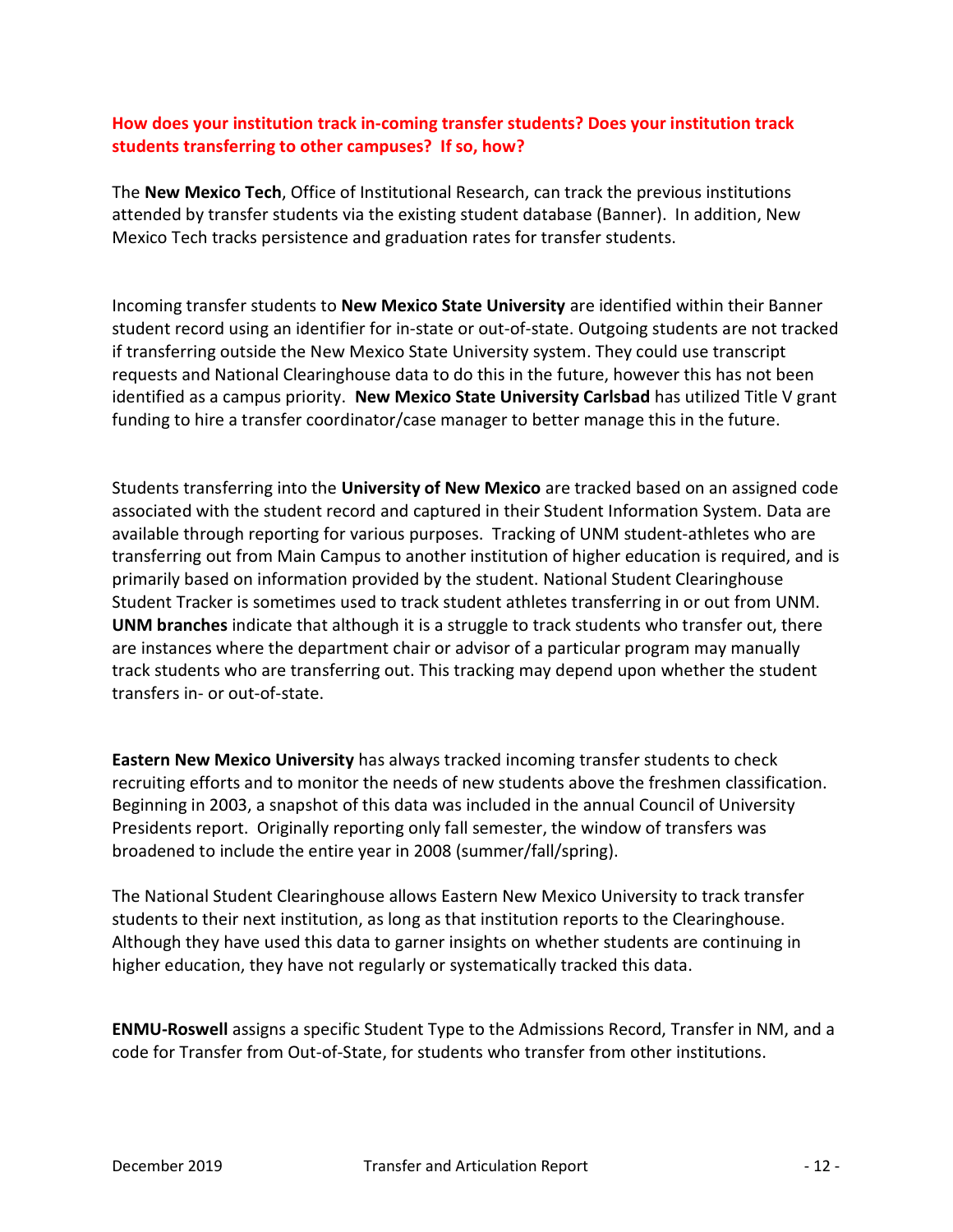ENMU-Roswell used National Student Clearinghouse to track students who completed programs. Students are coded in admissions as transfer students and with a T for transfer in in the Banner system.

Transfer students at New Mexico Highlands University are coded through the Admissions process. All students are tracked by the campus location they are attending. The Office of Institutional Research tracks all student types to include transfer students.

Northern New Mexico College identifies transfer students in four categories: a) New Mexico 2 yr Transfer, b) New Mexico 4-year Transfer c) Out-State 2-year Transfer, and 4) Out-State 4-year Transfer. Northern New Mexico College participates with Student Clearinghouse to track students who transfer out.

Western New Mexico University has an advisor that is assigned specifically to transfer students that tracks them from the time they apply, through the application and transfer process, and up through registration and the start of their courses. They work closely with the registrar's office with transfer evaluations, pulling data weekly for student outreach. Currently Western New Mexico University does not track students transferring to other institutions.

Students self-report transfer status on the Central New Mexico Community College admissions application. Any transfer credentials received, such as transcripts from prior colleges attended, are documented in the Student Information System. Central New Mexico Community College uses the National Clearing House to determine if students have transferred to another institution.

Clovis Community College tracks in-coming transfer students through transcript evaluation and articulation. The campus employs a staff member within the Admissions office who deals directly with transfer credit. Clovis Community College is very liberal with the acceptance of transfer credit as long as the credits come from a regionally accredited school.

Clovis Community College students transferring to other schools are tracked according to purpose. Some are tracked after graduation as a part of the accreditation process for various programs. An example of this is in the Allied Health programs which encourage "life-long" learning and track graduates to determine if they have pursued additional education.

In addition, College staff reviews Clearinghouse data to determine institutions graduates or transfer students attend after leaving Clovis Community College.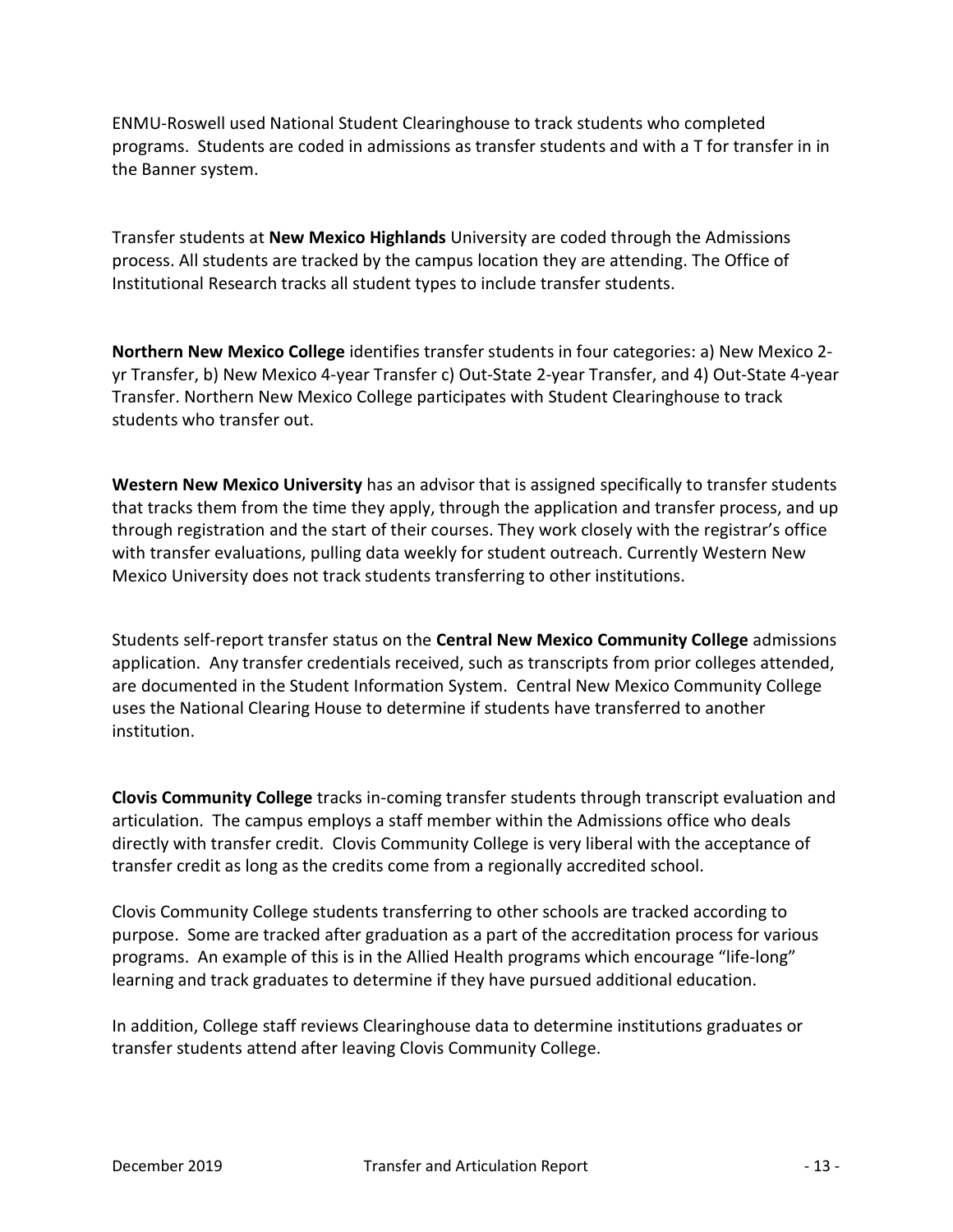Luna Community College tracks incoming transfer students by admission type – they do not track students who transfer to other campuses as the institution has one main campus and two satellites and one site. Students indicate via their admission application what their preferred campus of attendance is.

Mesalands Community College tracks in-coming transfer students via the enrollment database; out-going transfer students are tracked from HED's transfer spreadsheet.

New Mexico Junior College records incoming transfer students and the credits that are recognized for transfer to their programs. They transfer only those credits that apply to the degree or program the student is pursuing at NMJC. They do maintain records on the student's history and their prior institutions. In recent years, they have tracked students to other institutions using information from The Student Clearinghouse. Information from this source is how they know that fewer than 20% of their students actually continue their studies at other schools.

The New Mexico Military Institute begins tracking in the application process. The application asks the student if they are currently attending a college. If the student specifies a college, the applicant is then asked to provide transcripts from the college. Otherwise, transcripts sometimes just shows up at some point in the admission process and the student enters our radar as a transfer student.

The New Mexico Military Institute does not consistently track students transferring to other campuses, however they occasionally use the National Student Clearinghouse to pull back information on students who have left the Institute (graduates and non-graduates).

At San Juan College, in-coming transfer students are assigned an admission status of "Transfer" if they are degree seeking. The College is implementing software that will soon allow them to track students that transfer to other institutions. Currently, they are limited to tracking students through the National Clearinghouse, which likely undercounts successful transfer students as not all institutions share their data.

Santa Fe Community College can track transfer students using the National Student Clearinghouse (https://studentclearinghouse.org/) to see where a student transferred from, or what other institutions they may currently attend other than Santa Fe Community College. The new student admission application allows students to self-identify if they are transferring in from another school. If they self-identify, they are coded appropriately in their institutional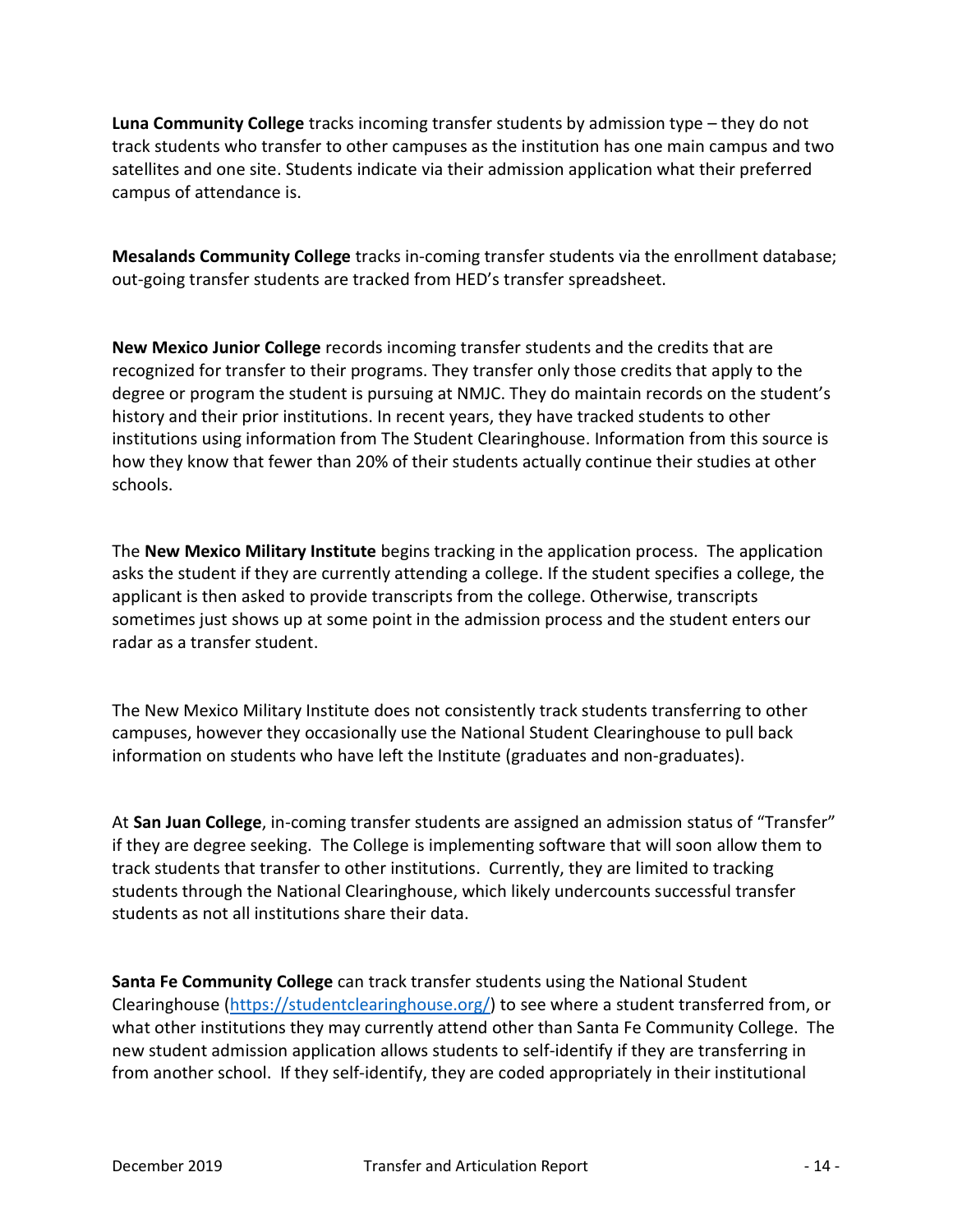database system. The College does not track students transferring to other campuses through other means than National Student Clearinghouse.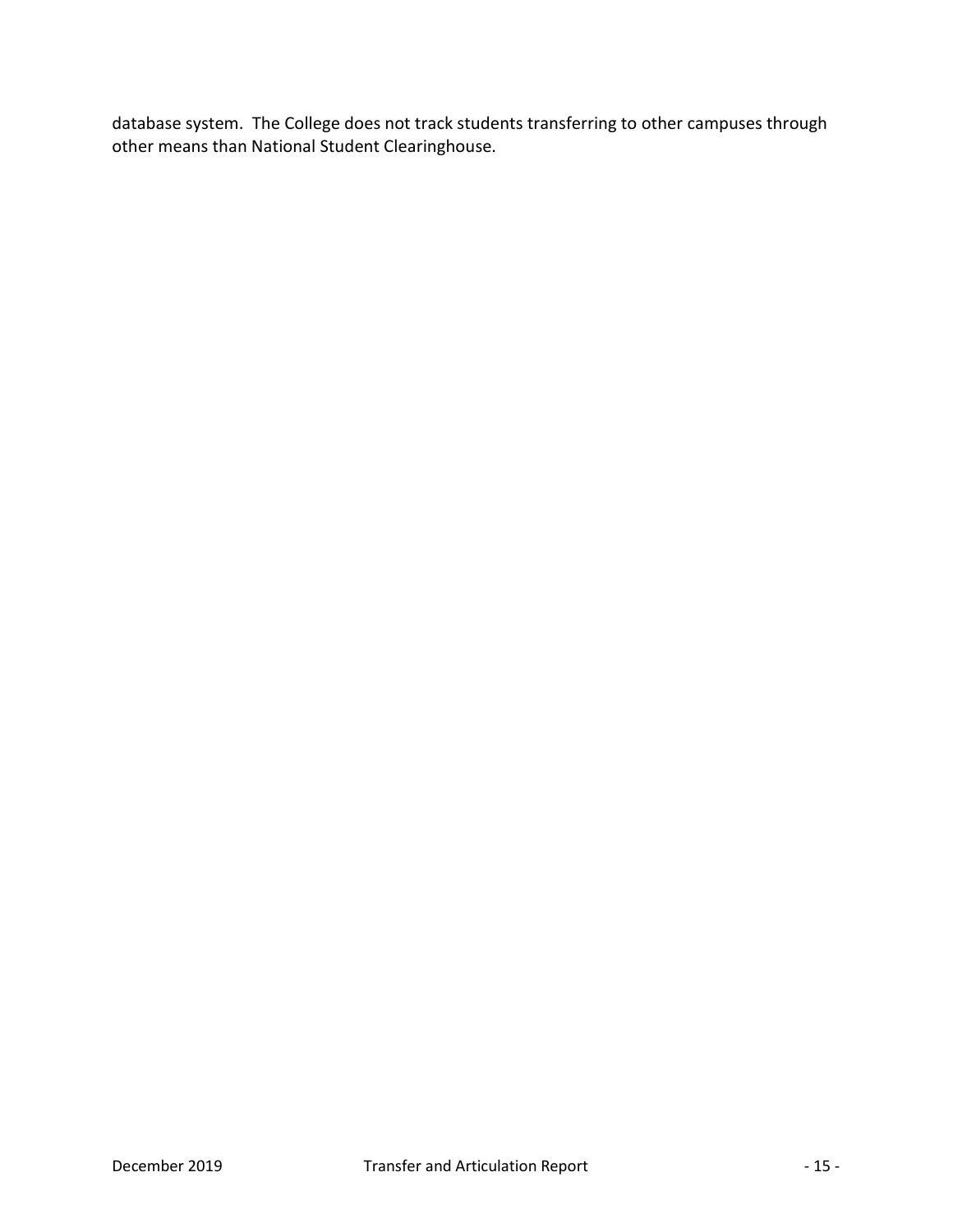# What are the most challenging aspects of the transfer process that your in-coming transfer students encounter? What policies and programs have you implemented to facilitate their transition and meet the challenges unique to transfer students?

New Mexico Tech's rigorous academic program is challenging for all incoming students, including transfer students. They provide academic support within each department as well as through the Office for Student Learning (OSL). In order to process course transfer credit evaluations for non-articulated courses, students need to supply the Transfer & Articulation Specialist with detailed syllabi from their previous institution(s). Once these have been supplied, the T&A Specialist does the rest of the procedure.

To facilitate their transition to New Mexico Tech, they encourage all transfer students to enroll in one of their Living Learning Communities (LLCs). The LLCs provide students an opportunity to work on collaborative, team based research projects under the close supervision of NMT faculty and student learning coaches. The LLCs promote student engagement and provide opportunities for mentorship as students get to know faculty and upper-class students during their first semester at New Mexico Tech.

New Mexico State University has identified a number of challenges transfer students face, including:

- Understanding how their courses will transfer
- Calculating how long it will take to complete a degree and how much it will cost
- Finding a program that fits their schedule and location
- Making connections to a new campus
- Timing of when to transfer particularly with Military Orders
- Maximizing the courses they can take at a community college at a lower tuition rate.
- Size of financial aid package, particularly for students who have taken too many community college credits
- Sometimes they are reluctant to transfer to a bigger institution.
- The need to submit transcripts from each institution they have previously attended, some still owe money from previous institutions and cannot provide transcripts.
- Each student's situation tends to be unique.
- Students swirling between New Mexico State University System campuses
- Students transferring credits and become admitted but do not attend
- Students who attend multiple institutions in the state prior being admitted
- Students who attend multiple institutions at the same time. This seems to add complexity for the student to get all appropriate transcripts. As online courses become more accessible this challenge grows.
- Sometimes the residency requirements can pose a challenge for some transfer students regarding the number of credits hours that are required to be taken at New Mexico State University.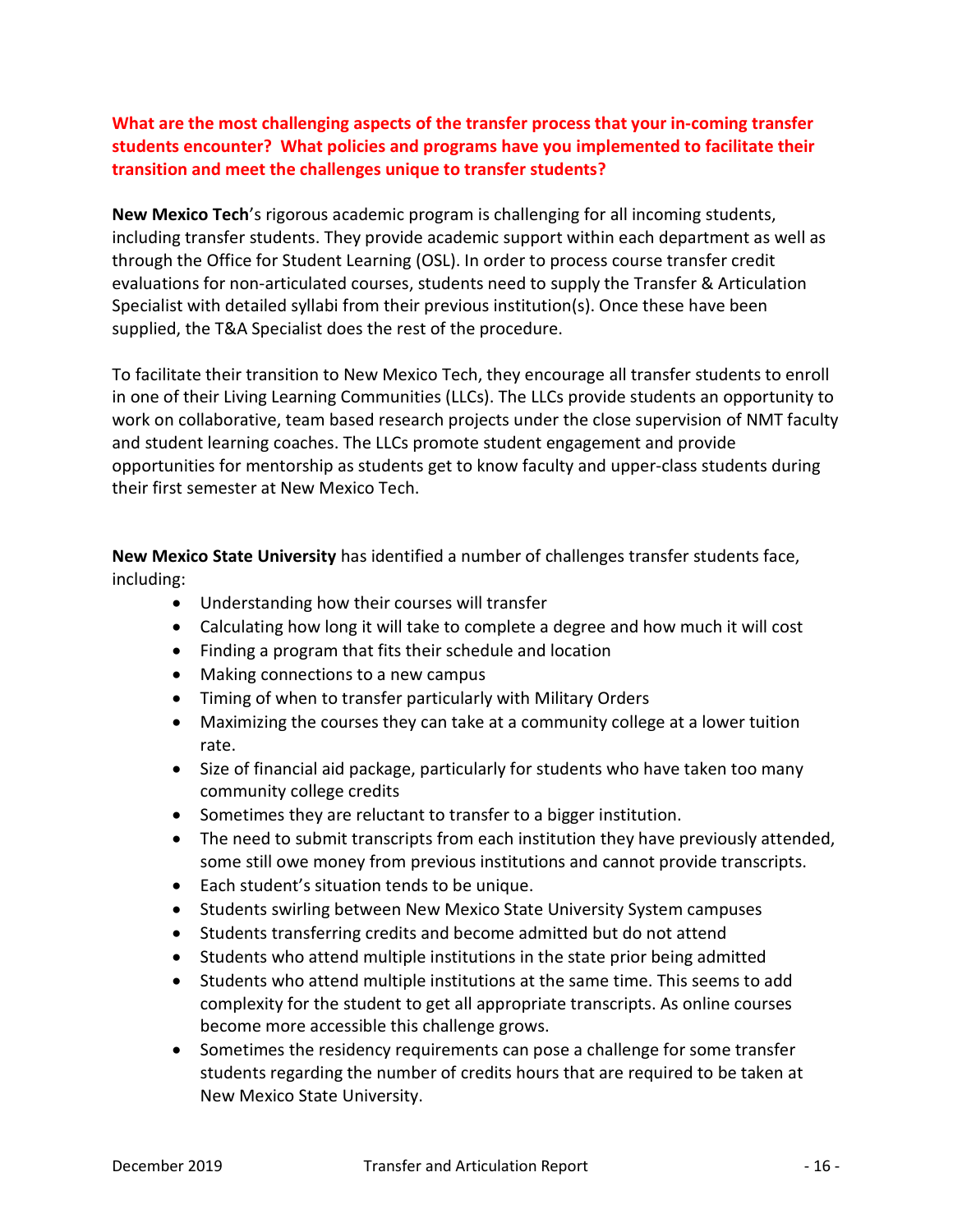Policies and programs New Mexico State University has implemented to meet the challenges unique to transfer students include (in respect to the above):

- They have a transfer equivalency website for prospective transfer students to use in order to get a preliminary look at how their courses are expected to transfer. See https://nmsudirect.nmsu.edu/
- Prospective transfer students can meet with transfer advisors, academic advisors, academic departments and financial aid and scholarships to get information on how their credits transfer into their selected degree plan and how much it will cost for them to finish their degree at New Mexico State University. They try to have our transfer advisor be the first contact for prospective students to assist them as a one-stop approach. However, transfer students often research their intended academic program online and contact academic departments and/or academic advisors directly prior to contacting the admissions office. New Mexico State University faculty and staff are able to direct students to the admissions office when the time comes for the student to apply.
- They offer online and distance education programs to assist students with full time jobs and/or home life to be able to complete their degree. This is also great for students who are not able to move down to Las Cruces to complete their degree. To improve services for online students, they recently launched New Mexico State University Online. See https://online.nmsu.edu/
- New Mexico State University has separate recruitment materials for their transfer students because they have different questions and needs than incoming freshmen. Identifying potential transfer students can sometimes be a challenge.
- For prospective transfer students they host a Transfer Open House so students can meet with academic departments, student support services, etc. They require an orientation program for new transfer students to ensure they know about all the resources available to them. A welcome Reception for new transfer students is available the first week of school so they can meet other new transfer students and get any last minute questions answered by our transfer advisors.
- New Mexico State University tries to assist with the timing of when to transfer when students meet with a transfer advisor, academic advisor, or department by using preliminary transcript evaluation and degree plans. For New Mexico State University Community College transfers, New Mexico State University Main is able to run the degree audit and have the reverse transfer option in order for them to receive an associate's degree if they have not earned on before transferring to the New Mexico State University Las Cruces campus.
- New Mexico State University Alamogordo has engineering articulation agreements with UNM and NMT as well as New Mexico State University.

The Office of Advising Strategies at the University of New Mexico conducted a survey of about 1,000 undergraduate students in Spring 2018 that asked "Did you transfer?" and then asked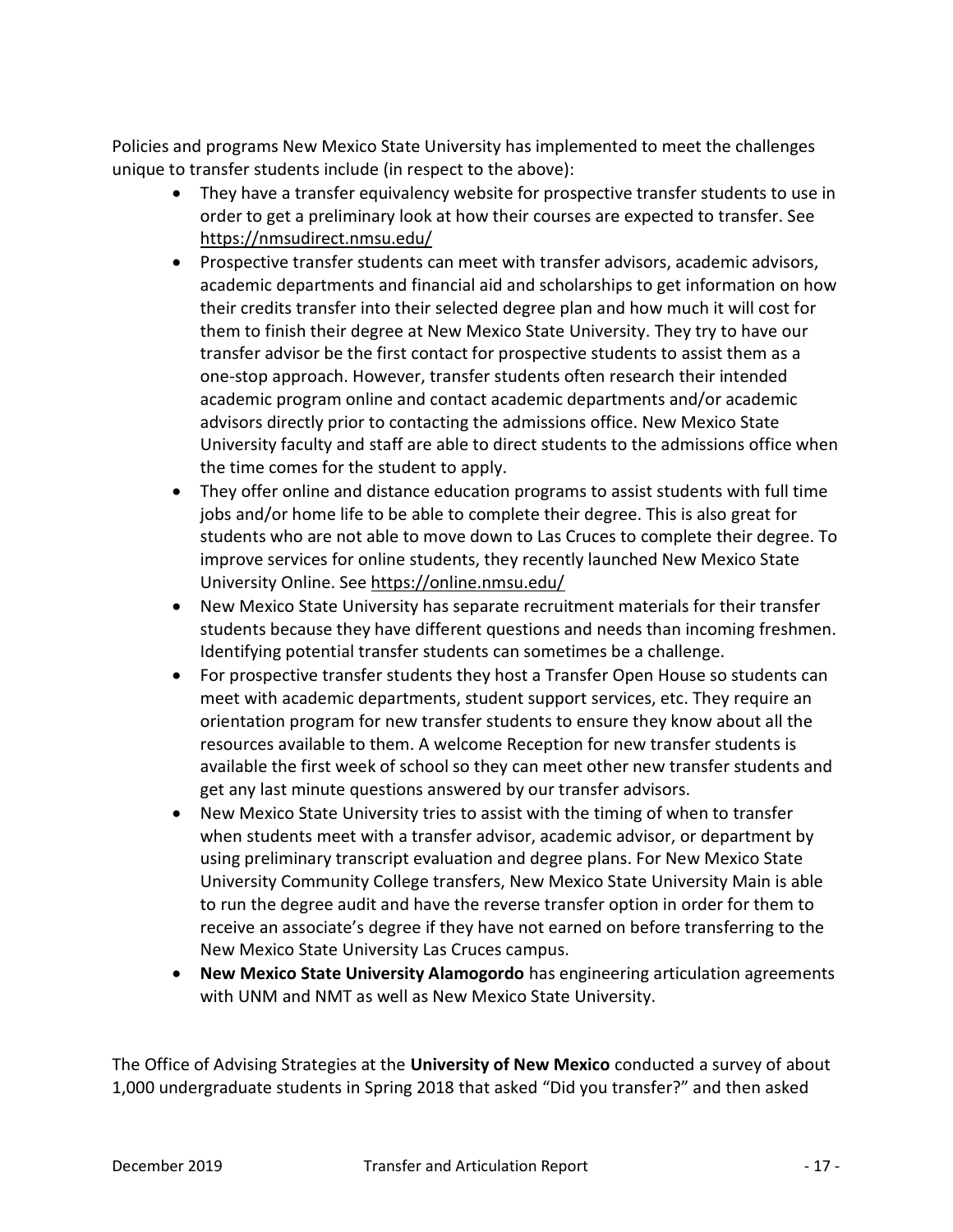follow-up questions. Surveyed students were those who had seen an advisor during a specific period of time. Most respondents were students who were already on Main campus and had transferred. Transfer students, in particular those from two-year schools, were not aware that talking to a main campus advisor is an option. Based on this study, The Office of Advising Strategies came to the realization that better communication is necessary to inform admitted transfer students that they can meet with advisors.

They believe that anxiety is one of the most challenging aspects of the transfer process. They try to dispel anxiety by providing transfer students with opportunities to ask questions and get clear answers. From one-on-one meetings with admissions officers, recruiters, admissions/academic advisors, to college fairs and school visits, to meetings with specific Main Campus college advisors and departments, to in-person orientations, to follow-up emails and telephone calls, we are communicating and networking with transfer students in an effort to connect them further with the University of New Mexico community.

Some of the surveyed students reported having difficulty transferring transcripts or financial aid documents from the previous institution to the University of New Mexico. For some students transferring from out of state, advising meetings were scheduled before the transfer credits had been evaluated. This meant that at the time the advising meeting took place, information about how the credits were applied was not available. Those who had seen an advisor before the transfer had little difficulty, but if not, there were sometimes stumbling blocks.

A major challenge that transfer students experience at Eastern New Mexico University is running out of financial aid before they complete their bachelor's degree. This generally occurs when the students experiment with a number of majors, stay longer than two years at the 2 year college or other university before they transfer and/or have attended multiple universities. While transfer scholarships are available, students' loss of lottery or financial aid eligibility before the 4-year degree is complete is a great challenge. Furthermore, when their transfer advisors review an academic roadmap with these students, or track their progress on a 2+2 agreement, the information can often be daunting and discouraging. To assist transfers, Eastern New Mexico University established a Transfer Center that works specifically with incoming transfer students to facilitate the transition to ENMU.

ENMU-Roswell has identified two over-arching obstacles for students who transfer in. The first is the difficulty obtaining a transcript if they owe a balance at another institution – they have no control over the policies of other institutions. Second, students who transfer courses from other institutions sometimes transfer in courses with low grades, which affects their overall GPA with the institution. ENMU-Roswell maintains an Institutional GPA, Transfer GPA and an Overall GPA, so they can identify how transfer courses affecting the Overall GPA. They individually review transfer students at graduation, and take the Institutional vs. the Transfer GPA into consideration in the completion of their degree or certificate.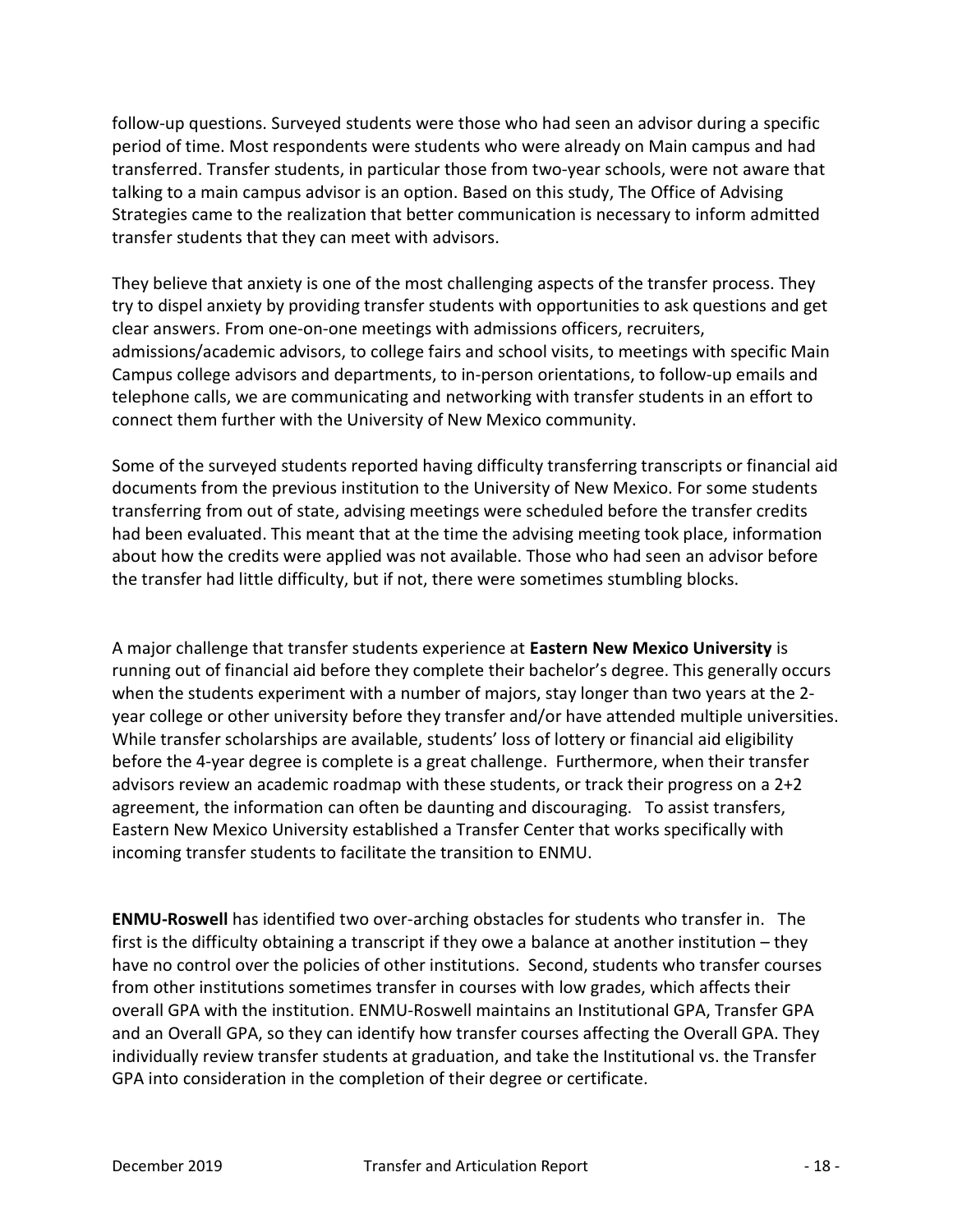ENMU-Roswell Advising Services has an academic advisor to transfer students-in/out. The advisor receives on-going training regarding articulation agreements, HED and PED requirements. Additionally, the advisor attends transfer events across the state in order to enhance partnerships with other institutions.

ENMU Ruidoso identified the challenge of receiving transcripts for another institution, especially if the student comes in owing a balance to another institution.

Some of the challenges New Mexico Highlands University reports include transferability of technical/vocational credits or credits from non-accredited institutions. They do not currently accept these types of credits. Another type of challenge is that students want to know ahead of time which transfer credits will be accepted before they may decide to apply to New Mexico Highlands University. The application process currently in place which is inclusive of an application fee as well as the cost of official transcripts are costly for students. They are in the process of creating a designated position for the sole purpose of evaluating Transfer Credits from other Institutions and onboarding a Transfer Evaluation System that would allow students to enter their transfer courses in a searchable database that would then populate the equivalency course/s at New Mexico Highlands University prior to admissions.

For Northern New Mexico College, one of the most challenging aspects of the transfer process is the length of time that it takes to get courses transferred over to the Northern New Mexico College transcript. Many times a student is accepted at Northern but the courses/credits accepted to be transferred by the registrar or the academic advisors have not yet been posted to the Northern New Mexico College transcript, which can delay/hinder accurate advisement.

Northern New Mexico College indicated it needs to develop a better process of introducing the student to the department and ensuring that the student works with the program advisors. Another challenge is that students need to have their transcripts reevaluated if they change majors and many students do not realize this immediately.

International students are the most challenging transfer problem Western New Mexico University. The University and the students have issues with the vague or basic International transcripts provided by International Evaluators. The students may have taken an in-depth type of course and the international evaluation will state a basic name/course such as Chemistry, but not stating what type of Chemistry the student has taken. Western New Mexico University has set policies on what documents are needed and services these what evaluators can offer, as well as information about fees. They have researched and contacted each evaluator for information to offer the students for an easier transition. This is important so that the students will receive the appropriate transfer credits.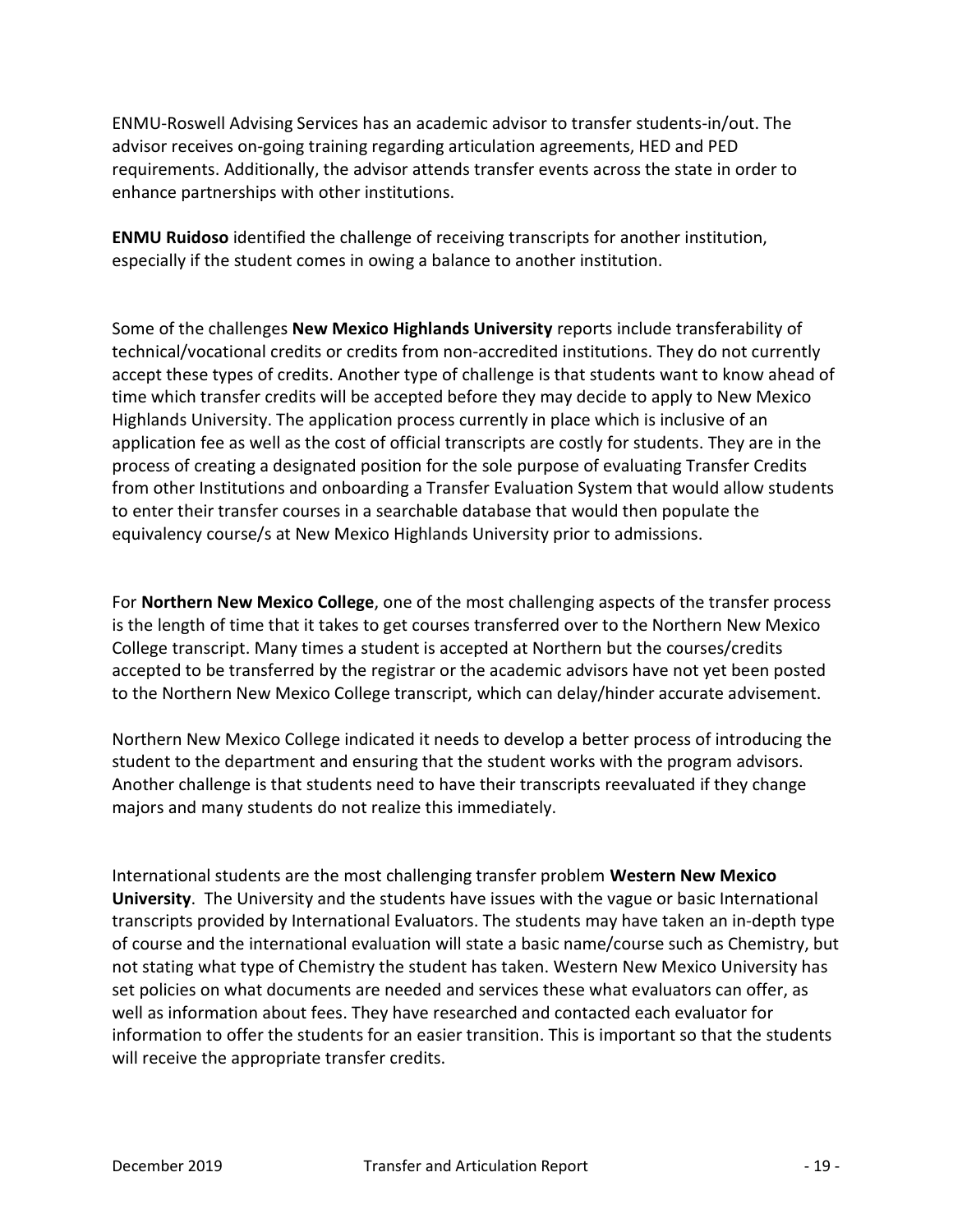Another challenge students may have is if a transfer school is not regionally accredited. Western New Mexico University has set a policy for non-regionally accredited schools to be accepted as long as they are recognized by the Council for Higher Accreditation. Transfer students or possible transfer students can contact the Transcript Evaluator in advanced to see if their transfer school/credits will be accepted by Western New Mexico University.

For Central New Mexico Community College, one of the more apparent challenges for students that transfer from outside of New Mexico universities can be the limited history of articulated courses. For students that transfer to Central New Mexico Community College and have their coursework evaluated, but do not receive the equivalencies that they anticipated, there is a formal process for inviting them to request further evaluation of their transfer coursework. This evaluation can lead to granting students course substitution waivers or help articulate and establish new course equivalencies. When new course equivalencies are established, it streamlines the transfer and articulation process for future students. For career and technical courses, each of the designated programs must assess competencies and outcomes related to the course to verify its transferability.

The most challenging aspect at **Clovis Community College** is the time it takes to determine the credit acceptance and get the Financial Aid package developed for students who are late to begin the process. In order to lessen the time required, the Articulation Specialist is specifically devoted to transfer until those duties are completed. To date, Clovis Community College has not developed policies and programs specific to transfer students.

Luna Community College indicated that the wait time to get an official evaluation of credits is the most challenging aspect of the transfer process. They incorporate the expertise of the academic departments to ensure that the transfer credits they award are related to the major/program of study.

Mesalands Community College has a difficult time obtaining official transcripts from previous institutions attended. Each student is assigned an academic advisor and an academic affairs advisor, and the institution has implemented a very comprehensive persistence and completion program.

The most challenging aspect of the transfer process at New Mexico Junior College is effective communication of the process and requirements. Students occasionally do not understand that accreditation requirements establish a minimum number of credits that must be taken at NMCJ in order for them to confer a degree or certificate. Occasionally, they do not understand why they may need to take a remedial/transitional class at NMJC if they do not have the necessary pre-requisite or achieve an accepted placement score for classes such as math and English.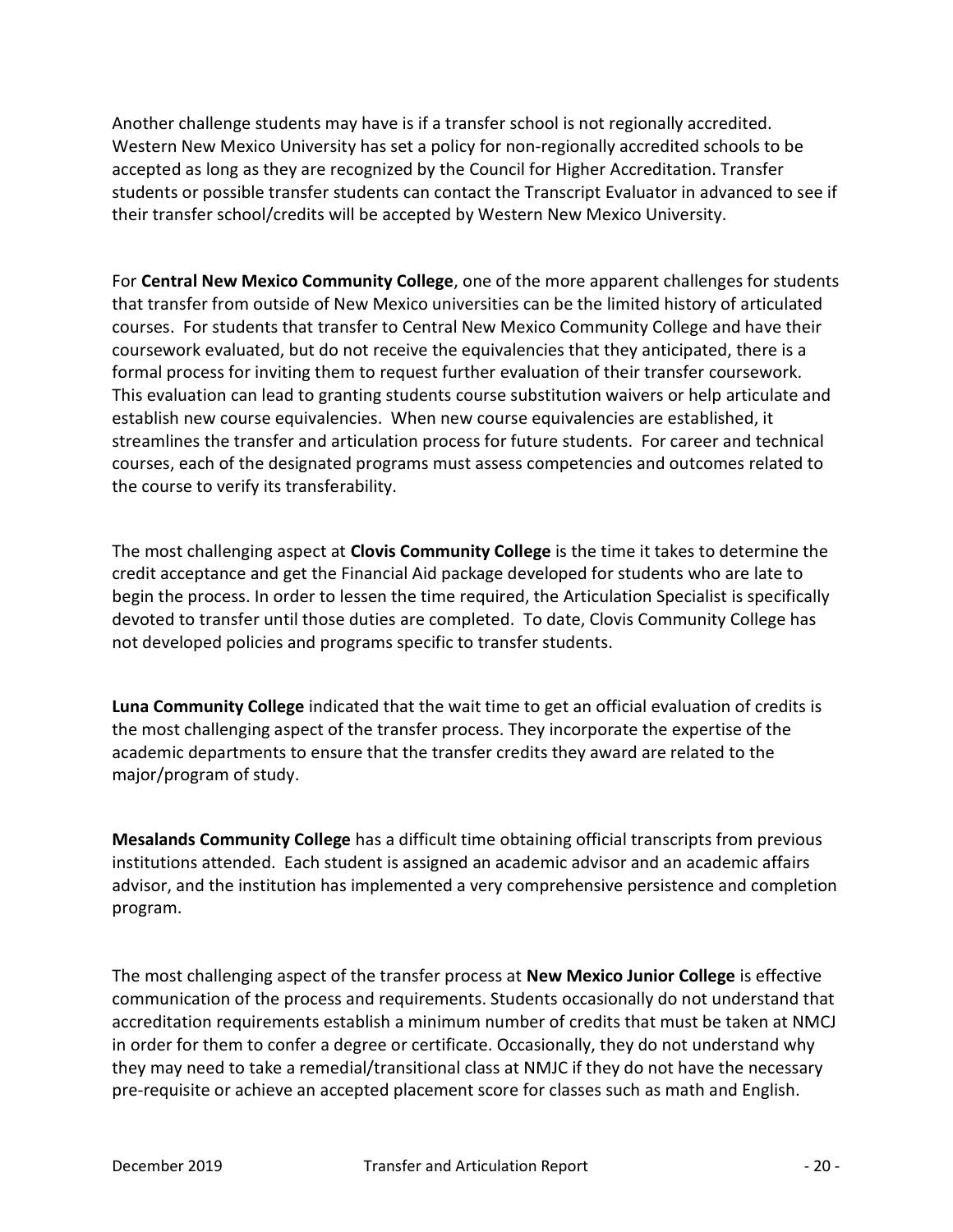They find that the best solution in these cases is to communicate effectively and spend time answering student's questions in detail.

The New Mexico Military Institute does not think the transfer process is very challenging. They indicate that for them the most challenging aspect seems to be getting transcripts in a timely manner for evaluation. When student gives the Institute transcripts last minute, it is difficult to get the courses quickly evaluated, if need be. Thus, student and advisor sometimes have a hard time initially scheduling when they do not know how courses will transfer in. The New Mexico Military Institute do not have policies/programs in place to facilitate transfer student transition because they have so few.

At San Juan College, the transfer process is fairly straightforward. Transfer students are advised and registered in ways similar to all new students. If they have more than 30 credits, they are waived from participation in New Student Orientation, otherwise they participate with other students. Likewise, they would be required to take the First Year Experience course unless they have 30 credits or have taken a similar course at their previous institution.

The challenges at San Juan College are relatively minor—because the transcript process is electronic, transfer students do not always know when we have received their transcripts. If they apply late in the season, some sections of courses may be closed, although college staff works hard to get them into the courses they need so they are on track for a timely graduation.

A primary challenge Santa Fe Community College faces is offering open admissions and not requiring official transcripts. This can result in course duplication, pre-requisites and financial assistance complications for students. When transcripts are received, the manual evaluation and input processes may cause delays in academic advisement. At this time, they are creating a specific new transfer student orientation to help with the transition processes.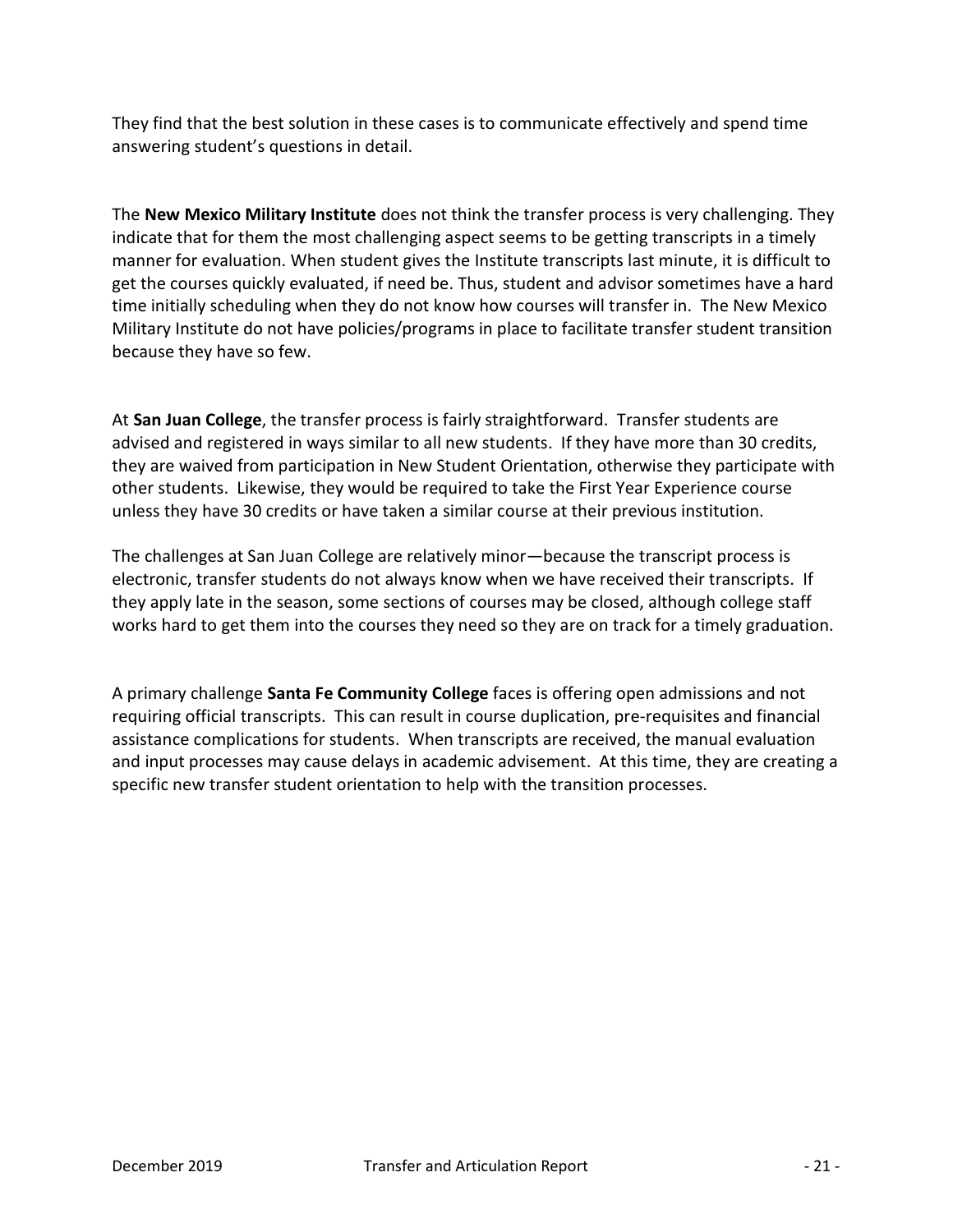# What resources or services does your institution provide focused primarily or exclusively on in-coming transfer students? Are faculty provide any information identifying a student as an in-coming transfer student?

At New Mexico Tech, a Transfer & Articulation Specialist is the first point of contact for transfer students. From the very first communication with the student, the Transfer & Articulation Specialist makes them aware of resources and is available to answer any questions they might have, both of an academic or non-academic nature (e.g., off campus housing info, day care, school info, work options). The Transfer & Articulation Specialist provides the Faculty Advisor and student with a detailed Transfer Credit Evaluation, showing how the coursework from previous institution(s) transfers into their degree program at New Mexico Tech. The Admission Office hosts a *Transfer Day @ Tech* each year on March 1st, one month prior to the April 1<sup>st</sup> deadline for the Transfer Scholarship.

New Mexico State University Academic Advisors review program requirements and transfer credits to determine the best pathway towards degree completion. Going through their Academic Department Head, faculty have access to "Apply-Admit-Enroll" reports which are sent to academic departments on a weekly basis. Transfer student types are easily discernable on this report.

At New Mexico State University system community colleges:

- Transfer students are invited to participate in the New Student Orientation.
- Dona Ana Community College (DACC) has an advisor who specializes in transfer credits.
- DACC does not provide any information to faculty identifying transfer students.
- New Mexico State University Carlsbad provides customized advising for transfer students.

Admissions at the University of New Mexico Main has a mobile-friendly admissions application that helps students apply from wherever they are. XML transcripts are accepted from Central New Mexico Community College to UNM and from UNM to Central New Mexico Community College. Most secure online transcripts are also accepted, and they are the quickest way of receiving a transcript. Articulation of the credits is fast, with a 3-day turnaround on decisions, once the transcript is received. A Transfer Recruiter(s) works specifically with transfer students, and there is a checklist showing what needs to happen next in the process. Emails contain a link that enables students to access the checklist on line. Transfer college fairs are held at branches each fall and spring semester.

UNM Main in Albuquerque has reinstated the Central New Mexico Community College to UNM advisor position. This advisor is at Central New Mexico Community College four days per week to assist students. Central New Mexico Community College -to-UNM Transfer Day and Transfer Days, are annual events for students wanting to transfer to UNM. In addition to New Student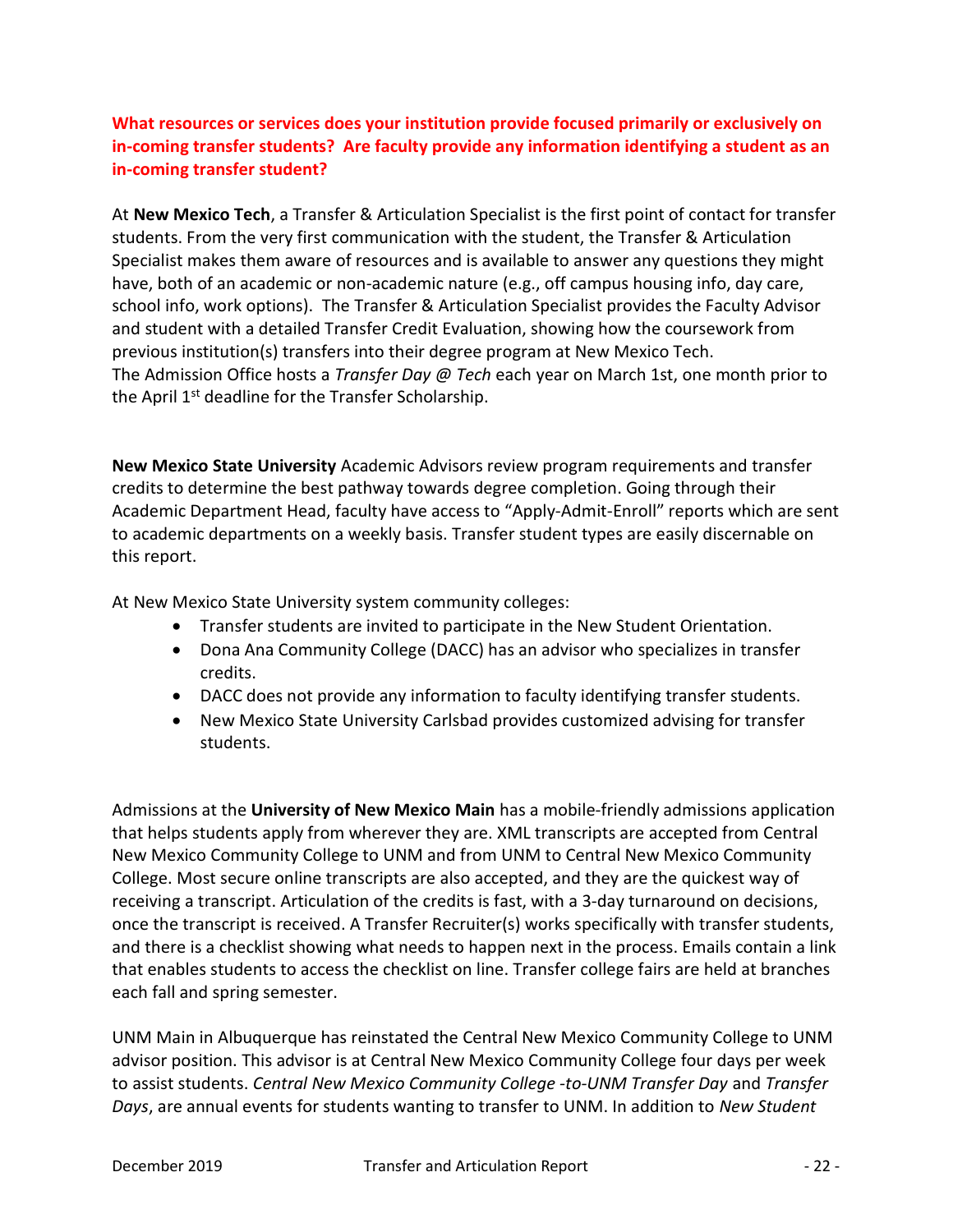Orientation, there is an exclusive Transfer Orientation session. The Transfer Orientation is a mandatory, one-day program of which two to three hours can be focused on advising.

At UNM Main, departments and external institutions have one-on-one meetings with students thinking about transferring to UNM, and students have the opportunity to meet with their Main-campus advisors from the beginning of their AA or AS degree. Specific programs available through the UNM Health Sciences Center, the RN-to-BSN and NMNEC, partner with two year programs. These programs involving transfer students have been ongoing since 2014.

The Provost's Committee for Advising has a Transfer Taskforce that is looking to improve the transfer student experience. Transfer information is available at students.unm.edu and specific information about the transferability of courses can be found at:

### https://tes.collegesource.com/publicview/TES\_publicview01.aspx?rid=956fca42-5a56-4ed1- 8edc-b8f0b222cb6f&aid=2c7cb73c-7f03-434d-9191-0fb16a56087f .

Overall, Main campus websites have been improved, with individual schools and colleges making more information available on how transfer students can contact them.

UNM branches have a "high-touch" process as far as admissions and transfer. At Taos, two admissions officers work with readmit and transfer students. These admissions officers meet with students, including transfer students, to identify what transcripts are needed and to assist in requesting them. Once the transcripts are received, the student comes back in and receives assistance to set up a NETID and Lobo ID card. Then the admissions officers do a warm-handoff to placement, and then another warm handoff to Academic Advising. This process is very hightouch in that the student is meeting with an admissions officer multiple times. The same is true with transfer students. These touchpoints are helpful in getting the transfer student's transcript in and ensuring that the student has everything.

At the University of New Mexico Los Alamos, follow-up with transfer students also starts with Admissions, where incomplete applications are checked weekly and outreach is made to applicants by phone and email to see if they need help or tips in obtaining or sending their transcripts. All academic advisors meet with degree-seeking students and use the LoboTrax Audit as the tool to identify issues in transfer courses. Resolution of concerns about transfer credits may be negotiated with the aid of the advisor, by means of an Exception request. UNM-LA faculty, except adjuncts, have access to run LoboTrax audits and can see transfer credits and look for prerequisites in the student's transfer work. University of New Mexico Los Alamos also offers a transfer fair, specifically so that academic advisors from UNM are available to student transferring to Main campus.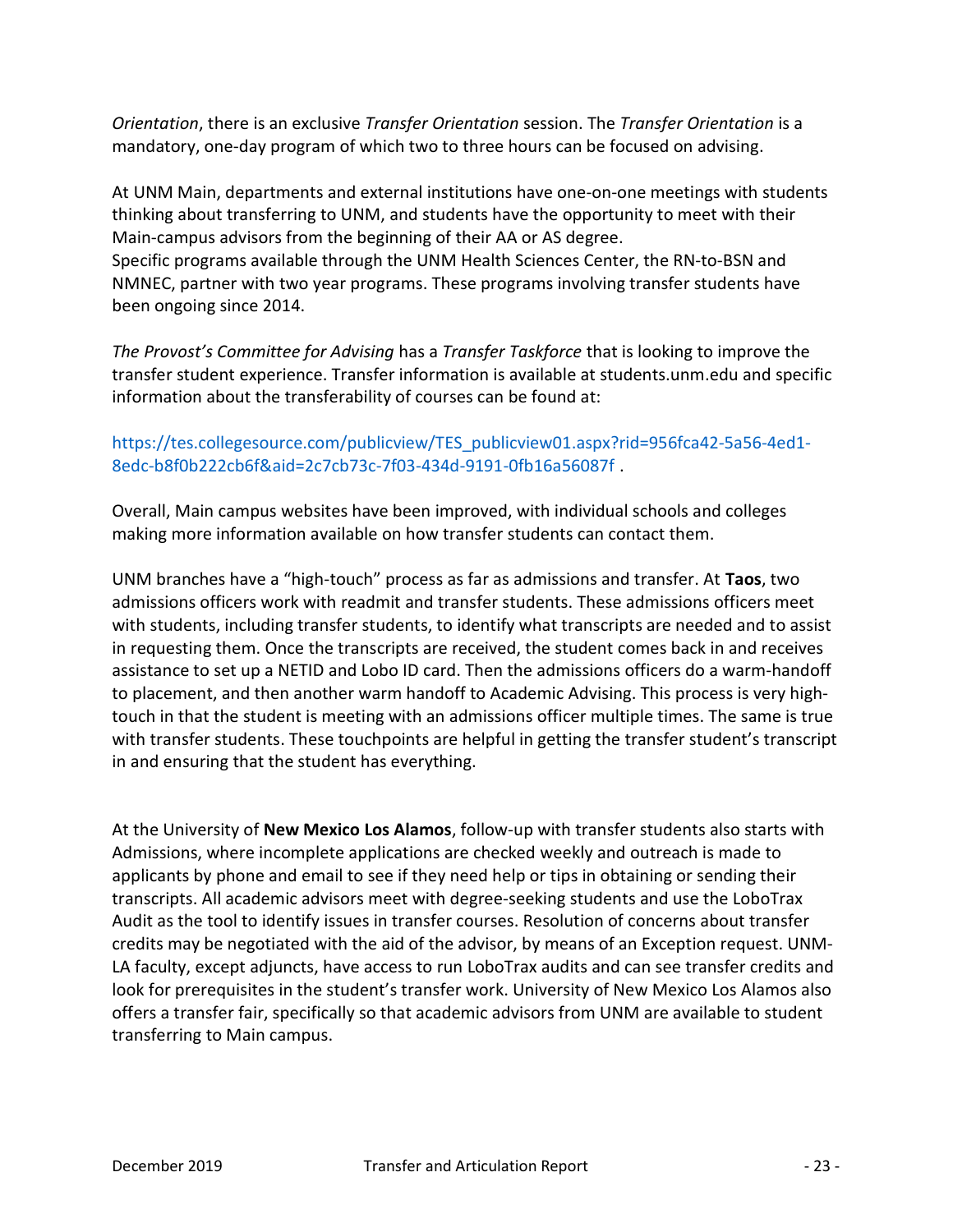University of New Mexico Los Alamos is training students to use Transfer Equivalency System as a reference when choosing classes from other institutions, as many of our students are shared between campuses/institutions.

UNM Valencia has a similar process. Once the transcript is received, the transfer courses are entered, usually within a day or two, and the student is encouraged to see an academic advisor to review the audit. A transfer advisor is onsite assisting with students seeking transfer to a 4 year institution. They also schedule tours to some of the four-year institutions throughout the year.

University of New Mexico Taos has three transfer stations on campus that allow students to look up transfer information from other institutions. In addition, transfer students have access to all of the services that are available to all other students. The TRIO grant provides for visits to different campuses.

Incoming transfer students to Eastern New Mexico University Main are served by a Transfer Center, which is prepared to deal with students in person, online or by phone since many students who transfer are seeking online programs. The Transfer Center specializes in working with adult students with college experience. While there is an on-campus orientation for transfers who come to campus, the online students also receive these services from the Transfer Office. In addition to assistance with their first registration, the Transfer Center works with the students to ensure they are comfortable using the main platforms they will be using as a student (e.g. ENMU portal, email, etc.). They also discuss the student's degree evaluation and work with the student so that they know how to use the degree evaluation system. The Transfer Center also works with academic programs to connect students to the program. After their first enrollment, all transfer students are assigned to a faculty member in their major academic area and work directly with that faculty member, either in person, by phone, or online (i.e. faculty are made aware that the advisee is an incoming transfer.) ENMU has also worked to more effectively enhance the awareness and access of transfer students to support services online (e.g. distance learning assistance, tutoring, library resources, counseling, etc.)

ENMU Roswell provides first-time attendees, including transfer students, academic advising, based on transfer hours, and the requirements of their degree. They also require first-time transfer students to complete New Student Orientation and Title IX Training for the campus, to acclimate them to the campus environment.

In 2016, the New Mexico Highlands University's Board of Regents passed the following policy for completion of an associate's degree and a seamless transition to NMHU. Students transferring from a regionally accredited institution of higher education with an associate's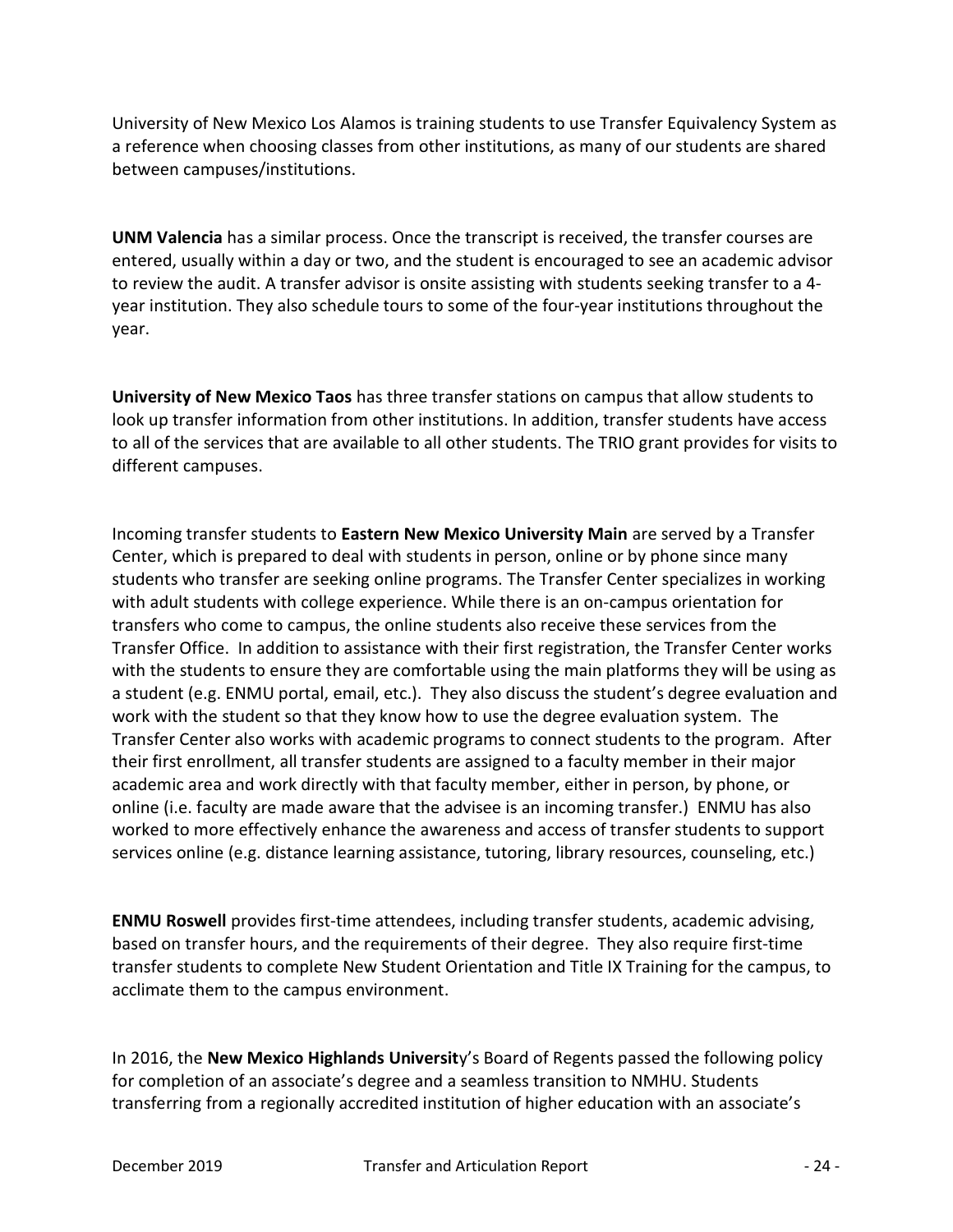degree will have New Mexico Highlands University proficiency, extended core, and minor requirements waived. However, all other university requirements, including the university's state-mandated, 35-hour common core, program, residency, and the 45 upper-division credit requirements must be met before receiving a bachelor's degree. As of December 2018, students are also guaranteed a degree audit upon admission. Prior to 2018, degree audits would be provided 4-6 weeks after admission, which impacted the student's ability to have a detailed notice of transferable credits which then impacted their ability to seek proper advisement and register for the appropriate coursework in the sequence.

In 2018, the Financial Aid and Scholarship Office revised their scholarships to incentivize completion of an Associates degree and provide more financial resources to incoming transfer students, https://www.nmhu.edu/financial-aid/scholarships/.

New Mexico Highlands University has a Student Success Center that is open to all student types from Freshmen to Seniors which includes Transfer Students on the Main Campus. The students can meet with Success Coaches to go over any questions they may have regarding any student processes. They are then referred to either Faculty or other support offices to include the Office of the Registrar for further support.

Faculty play a role in the advisement process of all transfer students. They have access to student records such as degree audit which is a tool that assists with the advisement of transfer students. Faculty also evaluate all major courses beyond the common core, utilizing the student's transcript as well as the syllabi from previous institutions for course equivalencies that lead to upper division transferability.

Northern New Mexico College does not offer any services primarily focused on transfers. Students are identified to faculty within the first month of the semester through a spreadsheet provided by the Provost to the Deans and Chairs. The main purpose of the spreadsheet is for Deans and Chairs to assign program advisors to new students.

Western New Mexico University's Course Catalog offers information on transfer policies that students as well as staff and faculty can refer to for in-coming questions for transfer students. Students can also contact the Registrar's office where staff can help assist with any questions. If it is more of a difficult inquiry, staff, faculty, and students can contact the Transcript Evaluator for additional information. Transfer students are informed of advisors appropriate to the major/program chosen.

Central New Mexico Community College is developing services that are specifically designed to support students that transfer into our college. One of the first initiatives in this approach is to intentionally recognize that students have transferred to Central New Mexico Community College and then to learn of their academic goals.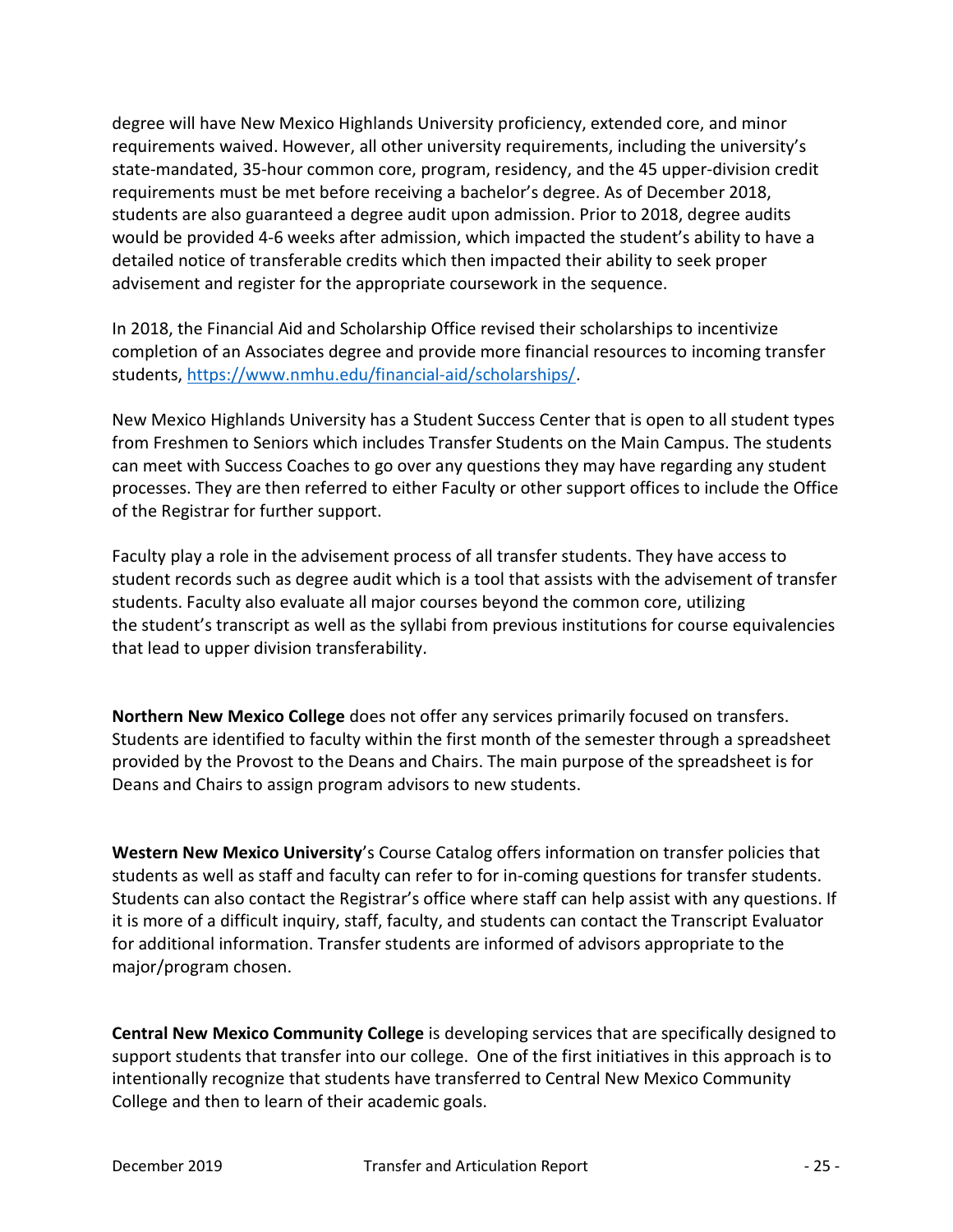Faculty are not provided with any information that would inform them of which students in their classrooms transferred to Central New Mexico Community College. The colleges Academic Coaches and Advisors utilize the TES Transcript Evaluation Services to help students understand which courses transfer to Central New Mexico Community College.

Once enrolled at Clovis Community College, transfer students enjoy the same benefits as any other matriculating student. All students are tracked through the Starfish software program which allows for very early (week two) intervention for students who are struggling for whatever reason. Students may participate in daily or weekly tutoring sessions through the Tutoring Department. The Center for Student Success aids students who need assistance, whether they are transfer or generic students.

Student advisors at Luna Community College are experienced in the general education courses within the state of New Mexico and work closely with the Registrar's Office to establish the best transfer evaluation for students at the time of registration. The Office of the Registrar remains a resource for our incoming transfer students to ensure that students understand where their transfer credits are applied and how they affect their progress in their program.

Mesalands Community College uses advising and persistence tracking programs for transfer students.

New Mexico Junior College does not identify transfer students to instructors nor do they provide transfer-specific support services. In the case of NMJC, a high percentage of their transfer students are student-athletes who are engaged in sports. Their athletic programs have very strong academic expectations and support for their participants. Student-athletes at NMJC consistently graduate at higher rates than their general population of students.

The New Mexico Military Institute does not have policies/programs in place to facilitate transfer student transition because they have so few transfers.

At San Juan College, incoming transfer students receive all the usual materials sent to new students and encouraged to participate in student activities and become engaged with the campus. They offer little that is unique to transfer students and transfer students are not identified to faculty as such.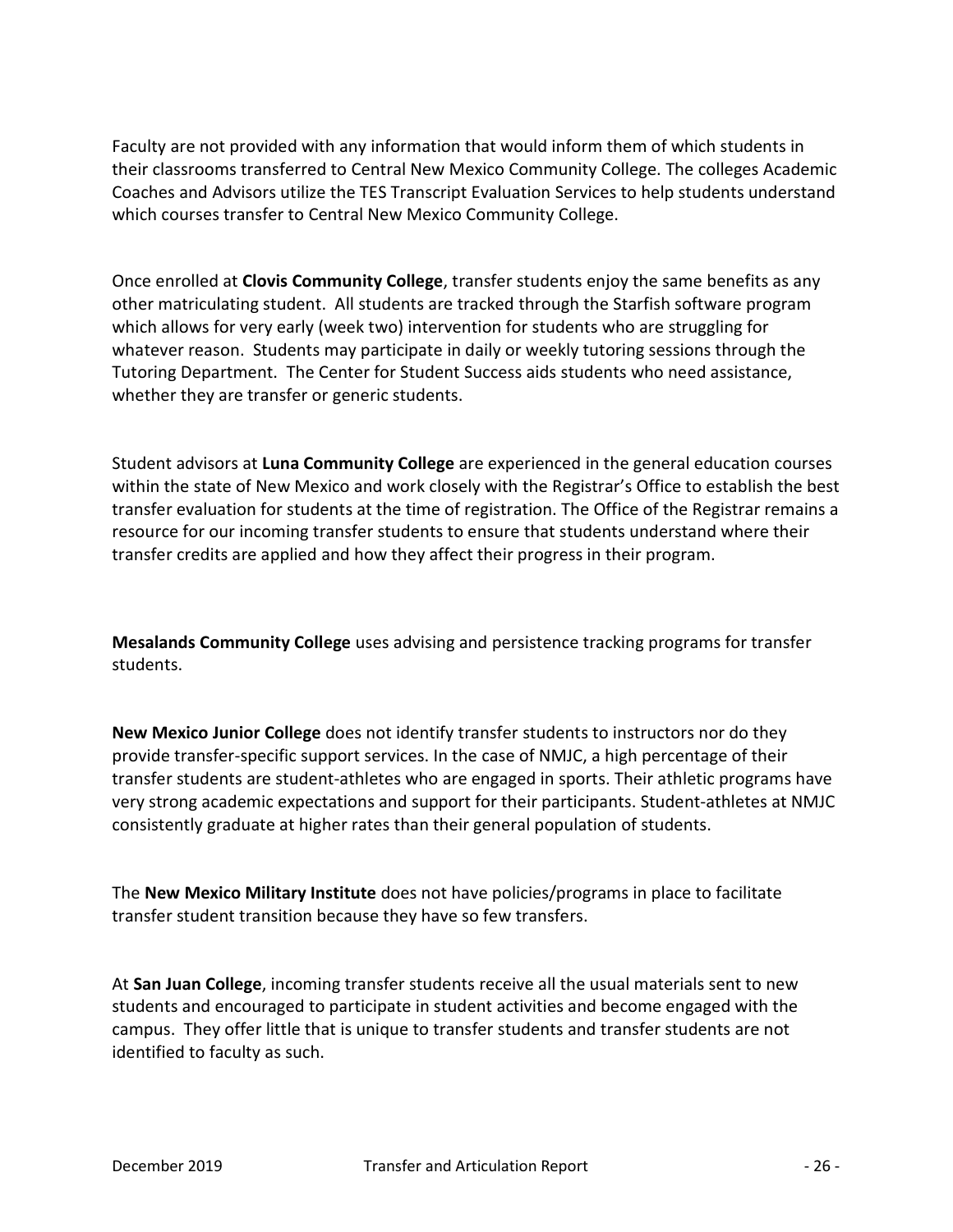Santa Fe Community College is currently developing a transfer coordinator position that will assist all students transferring in to the College and those aspiring to transfer to other institutions. At this time, faculty are not provided with any specific transfer student information, but the College does have the ability to identify these students and to share this information.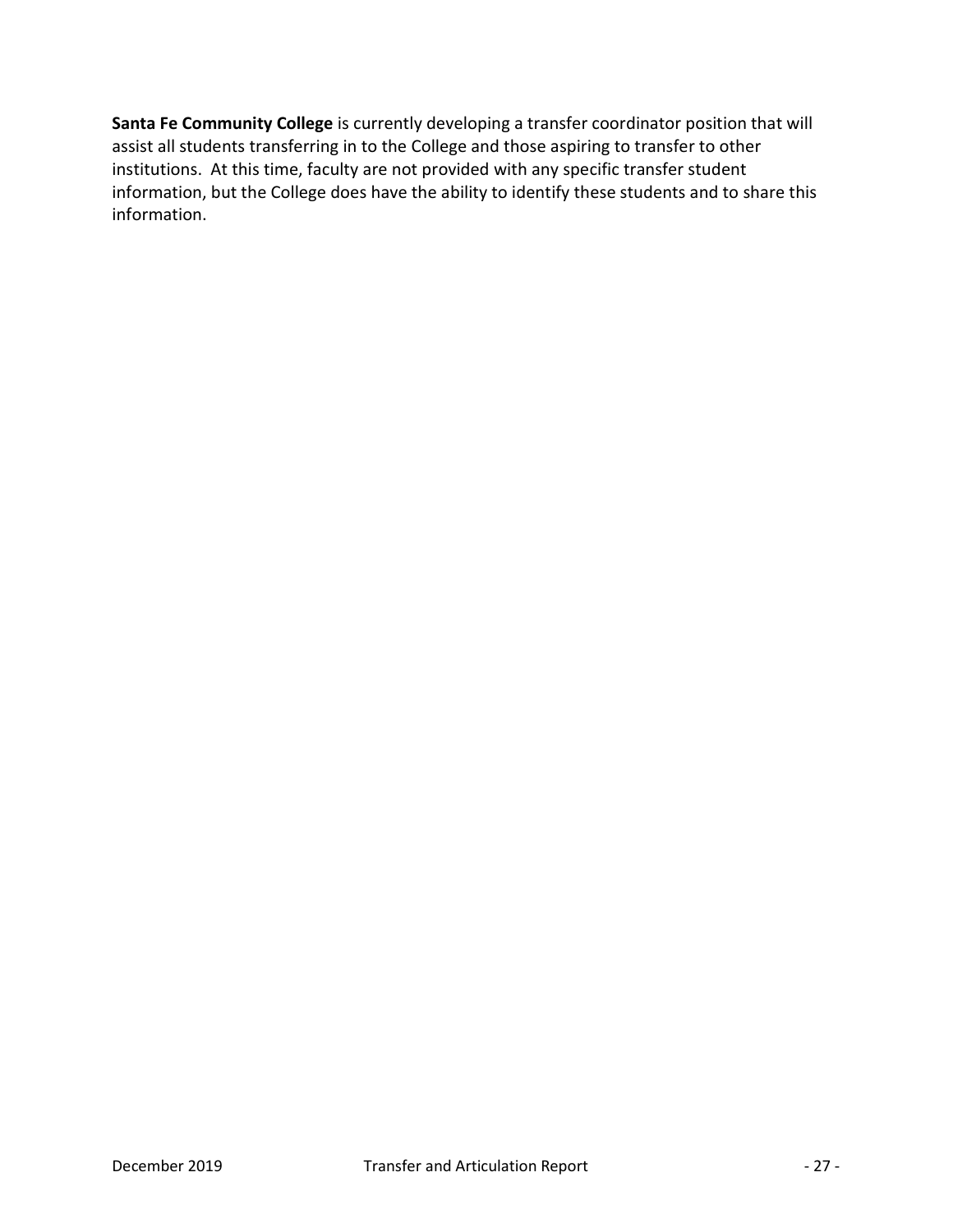Based on your experience, how good of a job does your institution do at fostering the success of in-coming transfer students? Which programs or approaches work the best and which programs or approaches is your institution seeking to improve.

New Mexico Tech faculty, academic departments, the Office of Student Learning, the staff of Registrar's Office, and other support staff support the student during the transfer experience. This individualized approach is one of New Mexico Tech's strengths and it is possible because they are a small campus; they get to know their students well. Having a first semester support program, specifically one where previous transfer students could meet up with incoming transfer students is under consideration, but again, since University of New Mexico is a small campus it seems transfer students find each other. (Personal observation from their Transfer & Articulation Specialist: most transfer students want to shed their "transfer" status as quickly as possible and be considered a "Techie")

The New Mexico State University system has a student focused approach, resulting very few student complaints regarding transfer.

They have established a New Mexico State University Admissions Transfer Center which helps with all aspects of a transfer student's transition to New Mexico State University, including organizing a Transfer Orientation.

This unit provides excellent resources for in-coming transfer students to help them make a decision on attending New Mexico State University and assisting with the transition. They host a Transfer Open House each spring semester for prospective students to come meet with the academic department and advisors before they apply and/or transfer to New Mexico State University. Campus visits tailored to transfer students are encouraged so students can get the information they are most interested in and focuses on their needs. These visits are usually include preliminary credit evaluation and a meeting with their intended academic department.

New Mexico State University currently has a transfer admissions advisor position assigned to prospective transfer students outside the New Mexico State University system and an Aggie Pathway Advisor assigned to assist students transferring from one of our New Mexico State University Community College campuses. They also have a phone line and email address dedicated to transfer student inquiries. Undergraduate Admissions & Orientation works closely with University Student Records, Financial Aid & Scholarships and Academic Advising to quickly resolve issues that arise for students.

Transfer Students are required to complete their special orientation program before registering for classes to ensure they know about the resources available to them. Since they require the orientation, they offer in-person and online orientations to meet the needs of this population. New Mexico State University also requires new transfer students to connect with an academic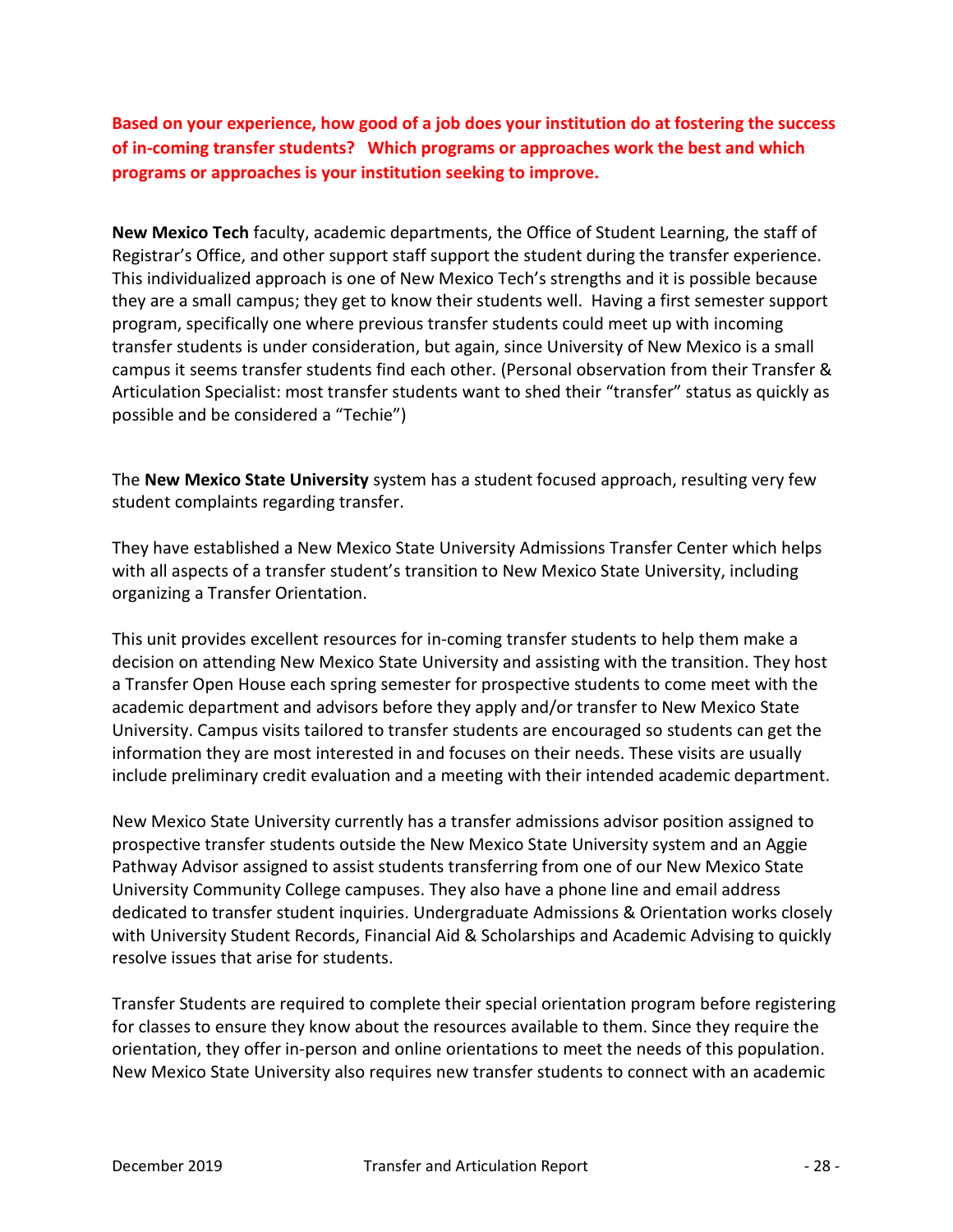advisor before they register for classes to make sure they have the correct degree plan and they know how their courses have transferred to New Mexico State University.

The University of New Mexico argues it is doing a good job at fostering the success of incoming transfer students. Their process is geared to reducing the anxiety transfer students may experience while they are transitioning by providing them with information they will need, as well as early opportunities to network and establish working relationships that will advance them toward their goals. They offer several touchpoints along the way – from one-on-one meetings with admissions officers, recruiters, admissions/academic advisors to meetings with college advisors and department personnel, from tours, visits, warm hand-offs, orientation sessions, follow-ups and continued outreach by email and by telephone, UNM is putting forward not only information, but also the invitation to new incoming students to be connected – to become a part of "the Pack" – a Lobo – for life.

By the same token, University of New Mexico Main is evaluating whether they can make the transfer from their Branch campuses more seamless – for instance, whether we need an application from Branch students, or whether the application can be simplified. Branches and Main did collaborate and are using the "transition" application, which has simplified the transfer process for Branch students. Currently University of New Mexico Branch transfers to Main require the student to complete an application in order to update demographic information, as well as to confirm admissibility. An online orientation is offered to Branch students transferring to Main, but there has been some confusion for these students in knowing which orientation to sign up for. Some Branch students think they need to sign up for the Transfer Student orientation. One possible solution is to send a targeted communication to let transferring students know that when signing up they can just "click here" and be taken to the correct Orientation registration page.

Overall, Eastern New Mexico University staff believe they do a good job fostering the success of incoming transfer students. Some of the approaches they deem to have worked best are:

- Having a dedicated Transfer Center that facilitates the transition of students to the institution.
- Prompt connection with faculty in their chosen major. As soon as possible, the Transfer Center connects the students with the department chair or other faculty member to assure that questions are answered, and service needs are met. The assigned faculty advisor becomes that transfer student's mentor as soon as the student is enrolled and begins classes, and frequently well before that.
- Providing early awareness/access to support services in both the face-to-face and online environment.
- Many of their transfers are online, ensuring the quality of our courses/curriculum and access to support services is imperative. For example, their Nursing Program (RN to BSN) is an "all-transfer" program, since students cannot be accepted with an ADN/RN.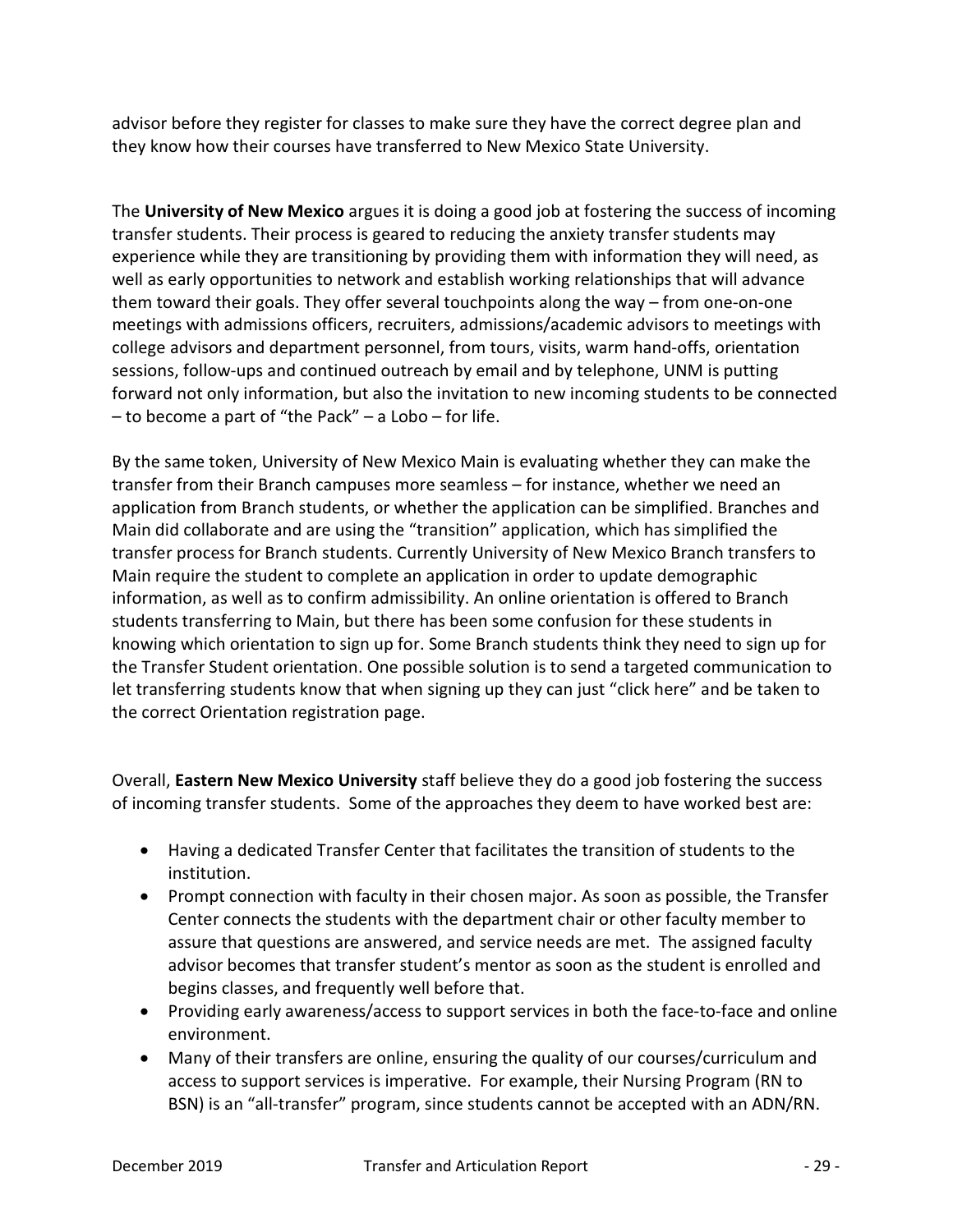The program is completely online and has refined curriculum and services into a seamless and very successful enrollment-to-completion process. Graduation rates and student satisfaction with this program are very high. The faculty in the online programs also take advantage of Quality Matters (QM) training, a series of workshops that assist faculty to transition to the online environment and to use QM rubrics to enhance course design, assignments and assessments.

 More recently, they have begun a collaboration with EAB Retention Analytics, which will provide a more robust system for identifying and tracking transfer students, including identifying "roadblocks" to persistence and completion. The platform will provide faculty advisors with more detailed information regarding their transfer advisees and provide a more effective means for connecting these students to needed support services.

ENMU Ruidoso processes transcripts within 48 hours of receipt and has specific personnel that review transcripts for transfer articulation of credits. They have assimilated the transfer student in the same manner as a new first time entry student.

It is the policy at **ENMU Roswell** to treat transfer students equitably. They do not differentiate between transfer students and students who begin their education at their institution. They are, however, in the process of creating a face-to-face orientation or campus tour specifically for transfer students. They believe that initial and continued advising support is instrumental in the success of all of our students and all students have access to all learning resources on campus to support their success.

The leadership of New Mexico Highlands University believes they are making some improvements that will allow their transfer students to have a smoother transition into New Mexico Highlands University. They believe they are headed in the right direction. Their Office of Admissions has implemented an online application specifically for Transfer Students. The Registrar's Office plans to begin building our Transfer Module. These changes will allow will transfer students to be better informed prior to and during the admissions process.

Transfer-in students at Northern New Mexico College are treated as continuing students and are offered the same retention strategies and support. The have specific programs (i.e. Nursing, Rad Tech, Education and Business) that work effectively with a larger number of transfers than other programs. Their athletic programs bring in a number of transfer students who receive mentoring, scholarships, and required study sessions. They are currently developing the integration of degree works to automate the degree audit process. The goal is to enhance and simplify the transfer process.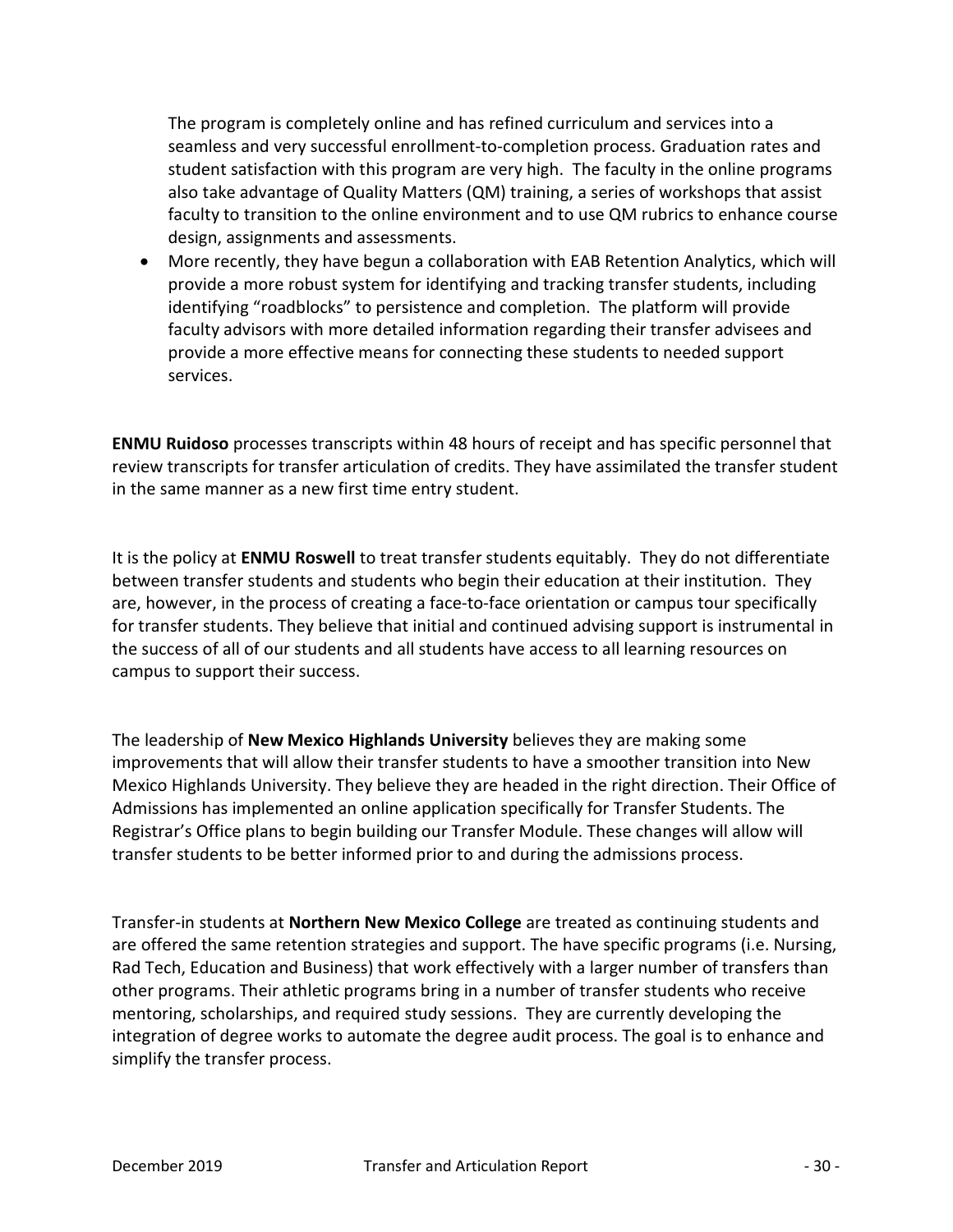It is very important to Western New Mexico University to help students succeed. They strive to help better our students' education and their transition into the university. Orientations are comprehensive in providing information and campus experiences, including outdoor opportunities. Expert faculty advisors provide advising workshops for new and existing faculty each semester. Emphasis is on helping students to understand policies, steps and the transfer process. Western New Mexico University tries to explain the process so that the student knows what may be the next steps and provide contact information for any future problems. They suggest they may need to improve communications related to missing transcripts and when they have been received by the institution.

Recently, Central New Mexico Community College has intentionally placed an emphasis on increasing their understanding, recognition, and support services for their transfer in population. Realizing the size of their transfer population, they are developing and implementing strategies, processes and policies to make the transfer process seamless and in line with the academic goals of our students.

Speaking from an academic affairs perspective, Central New Mexico Community College has spent a number of years proactively engaging in curricular alignment initiatives with university partners. Specific programs that serve as the model for seamless transfer to and from Central New Mexico Community College and can accommodate students at any point in transfer would be those that have an established statewide transfer and articulation matrixes. To expand on these models and continue their success for supporting students transferring to Central New Mexico Community College, they are intentional in their effort to collaborate with each of our college's divisions and university partners. They remain in constant communication and discuss degree program alignment with university partners, and are able to adjust curriculum as needed, which in turn allows the student to always be prepared to efficiently transfer to their preferred university and baccalaureate program.

Academic programs that specifically provide a seamless transfer alignment are the associate degrees in Business, Criminology, Psychology, History, Business, Teacher Education, Early Childhood Education, and Human Services.

Central New Mexico Community College fosters in-coming transfer students. The best approach is when an MOU is in place, but they also offer prerequisite overrides, substitutions, Credit for Prior Learning, and placement testing. However, not all students are aware of all these options. Central New Mexico Community College provides two online admission applications: Transfer and Visitor, to fit the need of any transfer student. Central New Mexico Community College does not charge an application fee for admission. Central New Mexico Community College allows students to use unofficial transcripts to secure their registration, while the review of the student's official transcript is completed by the Records office for future registration.

Former Central New Mexico Community College students whom have transferred to four-year schools have made Central New Mexico Community College aware that courses with a grade of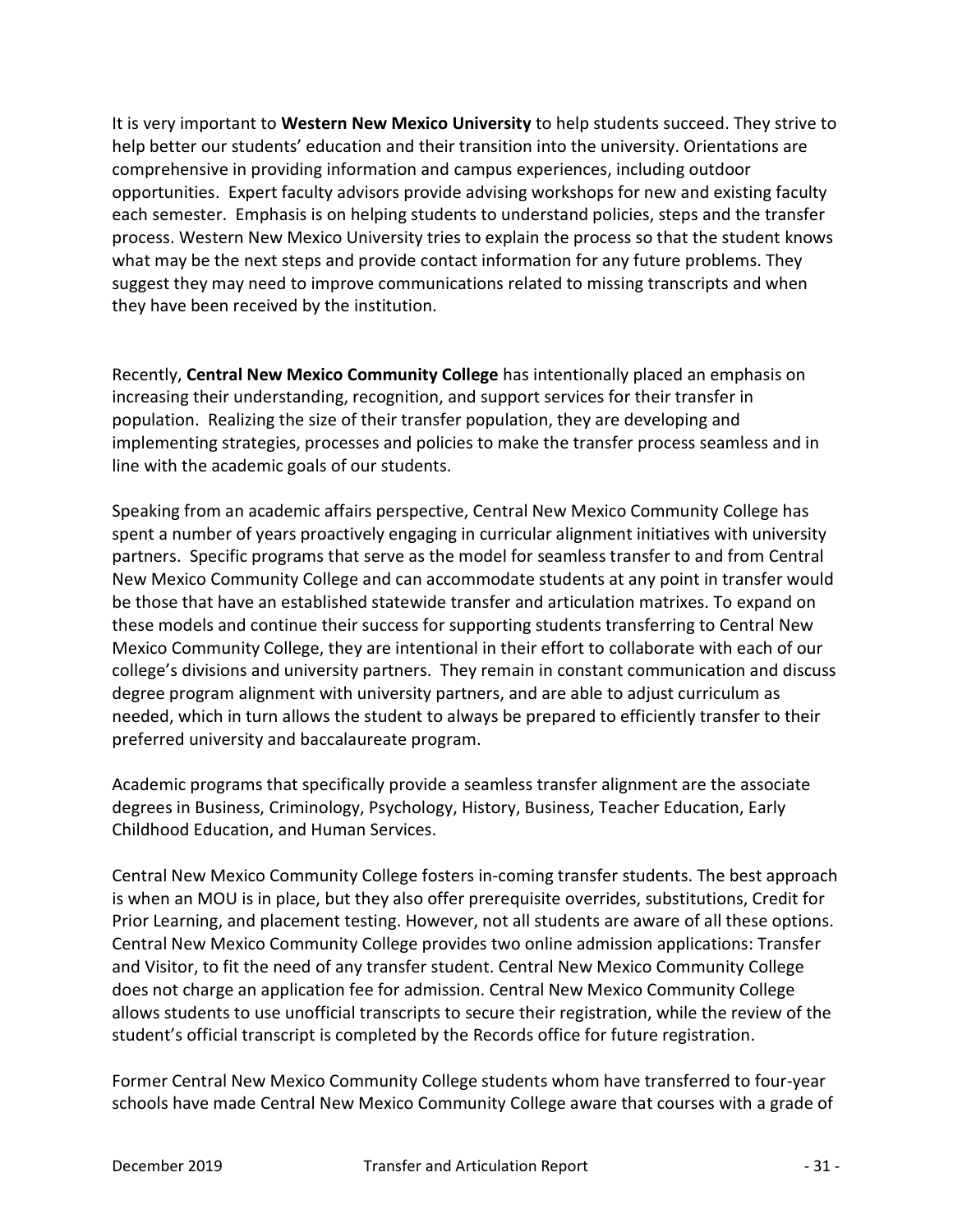CR (credit), are accepted as a transfer course but do not meet graduation requirements because a letter grade was not issued.

Clovis Community College fosters the success of all students, whether in-coming transfer students, returning students, or students seeking their first-time freshman experience. All support services are available to all students. The College uses a New Student Orientation session that is open to all students. Academic Advising is strongly encouraged for all students, and required for Financial Aid students. The College is very aggressive in determining student participation or difficulty with content areas through Starfish. Transfer students are supported in the way of all students—to prepare them for their field of study or to transfer to another institution.

Luna Community College indicated they do a great job of fostering the success of all their students. Each academic program has a dedicated program advisor and these advisors have become content experts within their area to best assist all their students. Luna Community College continuously seeks to improve the time frame in which transfer credit is officially evaluated and constantly monitor our advising practices to be in alignment with institutional/regional/national best practices for student success.

Mesalands states they do an excellent job at reverse transfers. They have recently reduced required number of credits to graduate with the AA and AAS degrees.

Transfer students are a very small part of the overall New Mexico Junior College student population. In spring 2019, the college had 78 transfer students (3.4% of their total enrollment). In the fall 2019 semester, only four new transfer students enrolled. The total number of transfer students in fall 2019 was just 37 (1.6% of their enrollment). As a two-year comprehensive college, NMJC is not a frequent destination for transfer students. Consequently, they have not constructed transfer-specific services and policies other than those relating to evaluation and awarding of transfer credits. To date, they have experienced no problems or complaints with regards to their processes. More importantly, transfer students tend to complete their programs at higher percentages than do students in their general population.

The New Mexico Military Institute indicated that since they have so few transfer students, they have not done much to foster this specific group's success. Like first time college students, their transfer students arrive at our school about a week and a half before the start of classes to get acclimated to our school, both on the Corps and academic side.